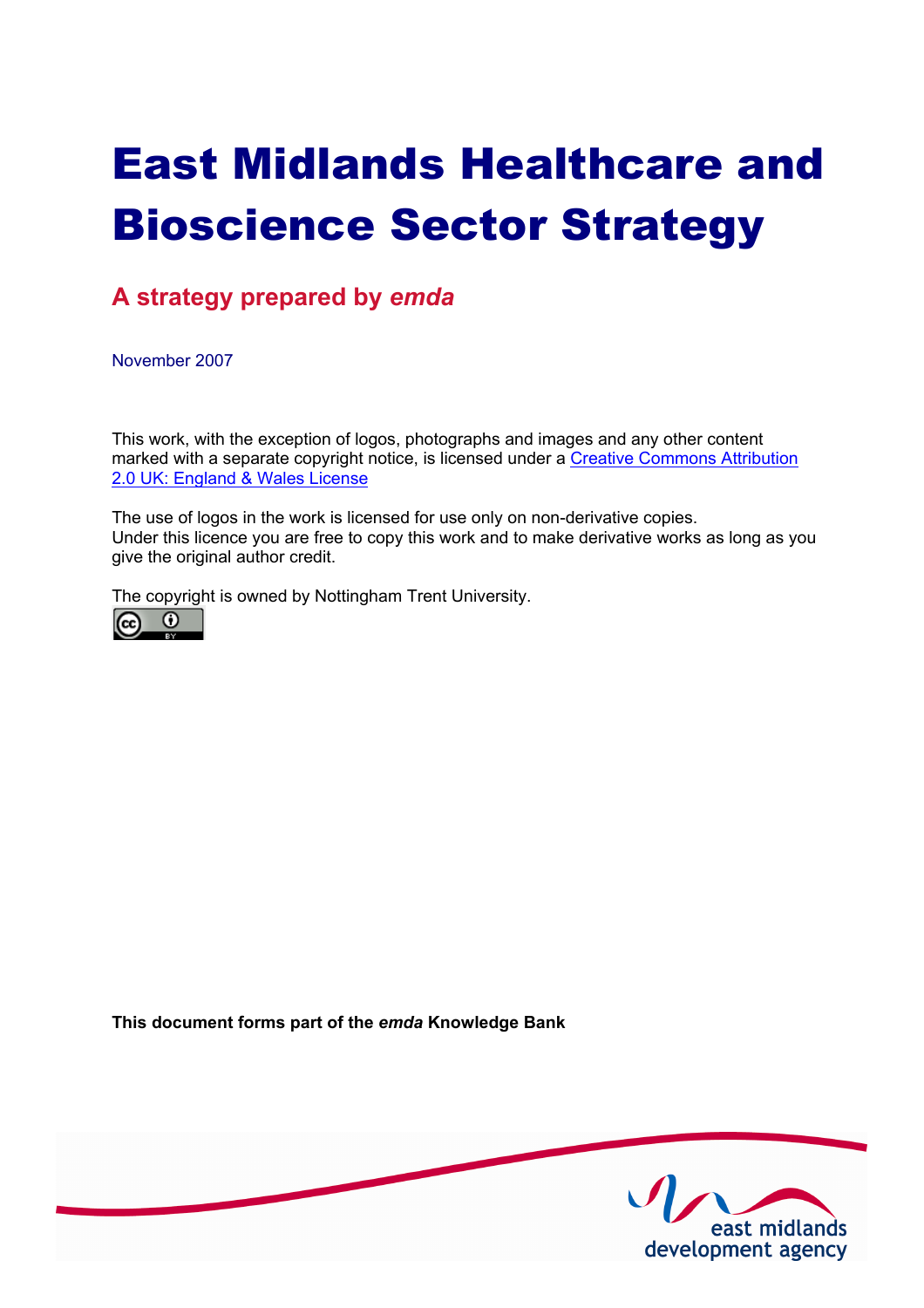# **East Midlands Healthcare and Bioscience Sector Strategy**

**November 2007**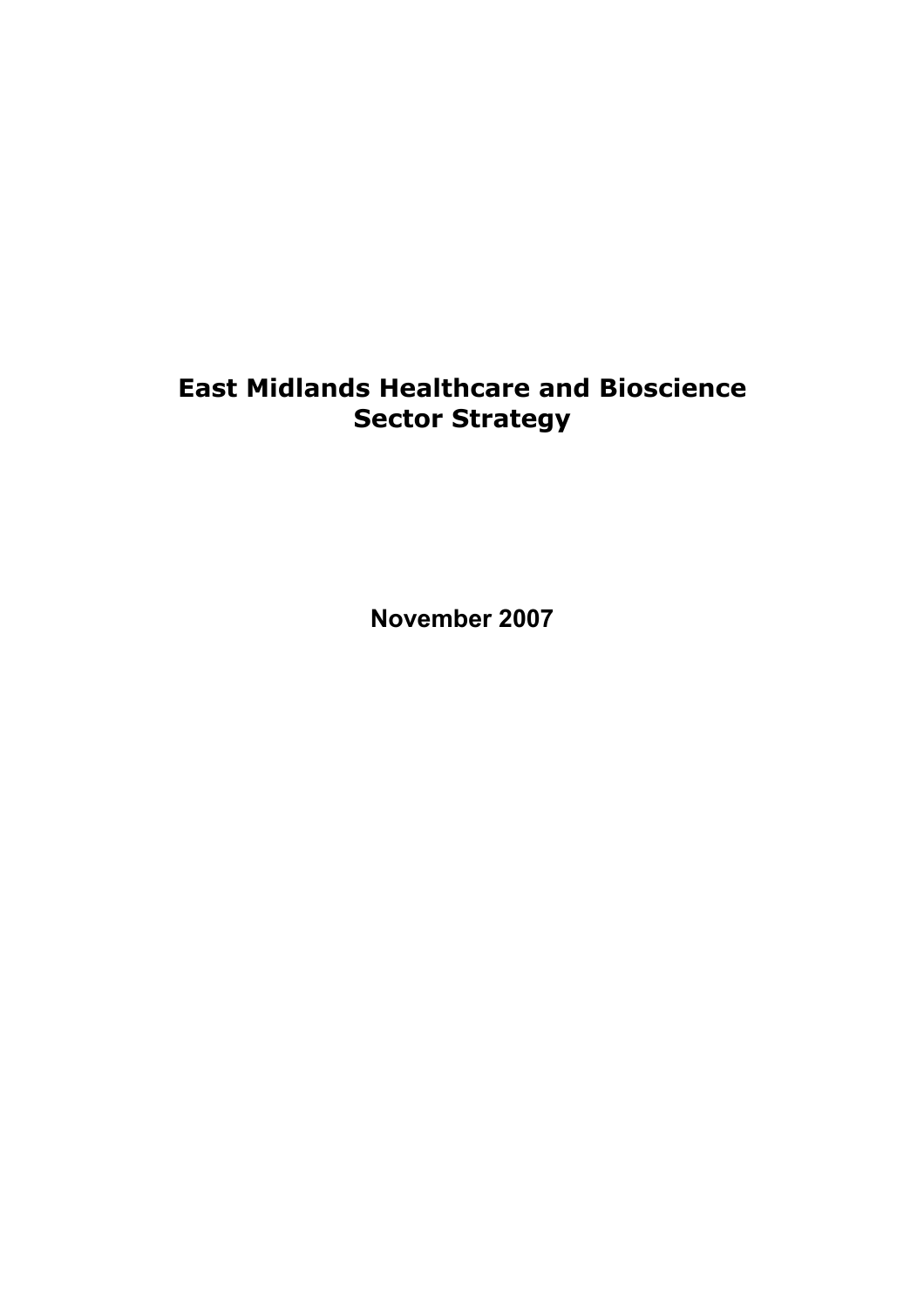# **Table of contents**

| $\mathbf{1}$ |             |                                                                                                                                                               |  |
|--------------|-------------|---------------------------------------------------------------------------------------------------------------------------------------------------------------|--|
| $\mathbf{2}$ |             |                                                                                                                                                               |  |
|              | 2.1.1       |                                                                                                                                                               |  |
|              | 2.1.2       | Healthcare and Bioscience as a Priority Sector in the East Midlands 3                                                                                         |  |
|              |             |                                                                                                                                                               |  |
| 3            |             |                                                                                                                                                               |  |
| 3.1          |             |                                                                                                                                                               |  |
| 3.2          |             |                                                                                                                                                               |  |
|              | 3.2.1       | BioCity                                                                                                                                                       |  |
|              | 3.2.2       |                                                                                                                                                               |  |
|              | 3.2.3       |                                                                                                                                                               |  |
|              | 3.2.4       |                                                                                                                                                               |  |
|              | 3.2.5       |                                                                                                                                                               |  |
|              | 3.2.6       | <b>NHS</b>                                                                                                                                                    |  |
|              | 3.2.7       |                                                                                                                                                               |  |
|              | 3.2.8       |                                                                                                                                                               |  |
|              | 3.2.9       | emda                                                                                                                                                          |  |
|              | 3.2.10      |                                                                                                                                                               |  |
|              |             |                                                                                                                                                               |  |
| 4            |             | <b>CURRENT STATUS OF THE HEALTHCARE AND BIOSCIENCE SECTOR IN THE</b>                                                                                          |  |
|              |             |                                                                                                                                                               |  |
| 4.1          | <b>SWOT</b> |                                                                                                                                                               |  |
|              |             |                                                                                                                                                               |  |
|              |             |                                                                                                                                                               |  |
| 5<br>5.1     |             |                                                                                                                                                               |  |
| 5.2          |             | Strategic Priority 1: Support companies to overcome the regulatory barriers . 10                                                                              |  |
|              |             | Strategic Priority 2: Facilitate access to the global market place 10                                                                                         |  |
| 5.3          |             | Strategic Priority 3: Engineer sub-regional cluster growth to create a better                                                                                 |  |
|              |             |                                                                                                                                                               |  |
| 5.4<br>5.5   |             | Strategic Priority 4: Coordinate the provision of specialist business support . 12<br>Strategic Priority 5: Coordination and development of accommodation and |  |
|              |             |                                                                                                                                                               |  |
| 5.6          |             | Strategic Priority 6: Support companies to access high level business                                                                                         |  |
| 5.7          |             | Strategic Priority 7: Coordinate and create a regional communication and                                                                                      |  |
|              |             | marketing plan for East Midlands Healthcare and Bioscience 14                                                                                                 |  |
| 5.8          |             | Strategic Priority 8: Promote exploitation of Technology and Know-How.  14                                                                                    |  |
| 5.9          |             | Strategic Priority 9: Build a high level skills base for the region 15                                                                                        |  |
| 5.10         |             | Strategic Priority 10: Increase access to and take up of funding for business                                                                                 |  |
|              |             |                                                                                                                                                               |  |
|              |             |                                                                                                                                                               |  |
| 6            |             |                                                                                                                                                               |  |
| 6.1          |             | Tactical Intervention A: Provide targeted grant or loan funding to support                                                                                    |  |
|              |             |                                                                                                                                                               |  |
| 6.2          |             | Tactical Intervention B: Increase the scope and support offered by the                                                                                        |  |
|              |             |                                                                                                                                                               |  |
|              |             |                                                                                                                                                               |  |
| 6.3          |             | Tactical Intervention C: Take the lead in ensuring accommodation needs of the                                                                                 |  |
|              |             | ……… 19                                                                                                                                                        |  |
| 6.4          |             | Tactical Intervention D: Provide an integrated regional network for Healthcare                                                                                |  |
|              |             |                                                                                                                                                               |  |
| 6.5          |             | Tactical Intervention E: Increase the breadth and depth of HEI-business                                                                                       |  |
|              |             | interaction through targeted knowledge exchange brokerage.  20                                                                                                |  |
| 6.6          |             | Tactical Intervention F: Drive the development of a major research facility                                                                                   |  |
|              |             | within the region that will benefit academia and business alike 22                                                                                            |  |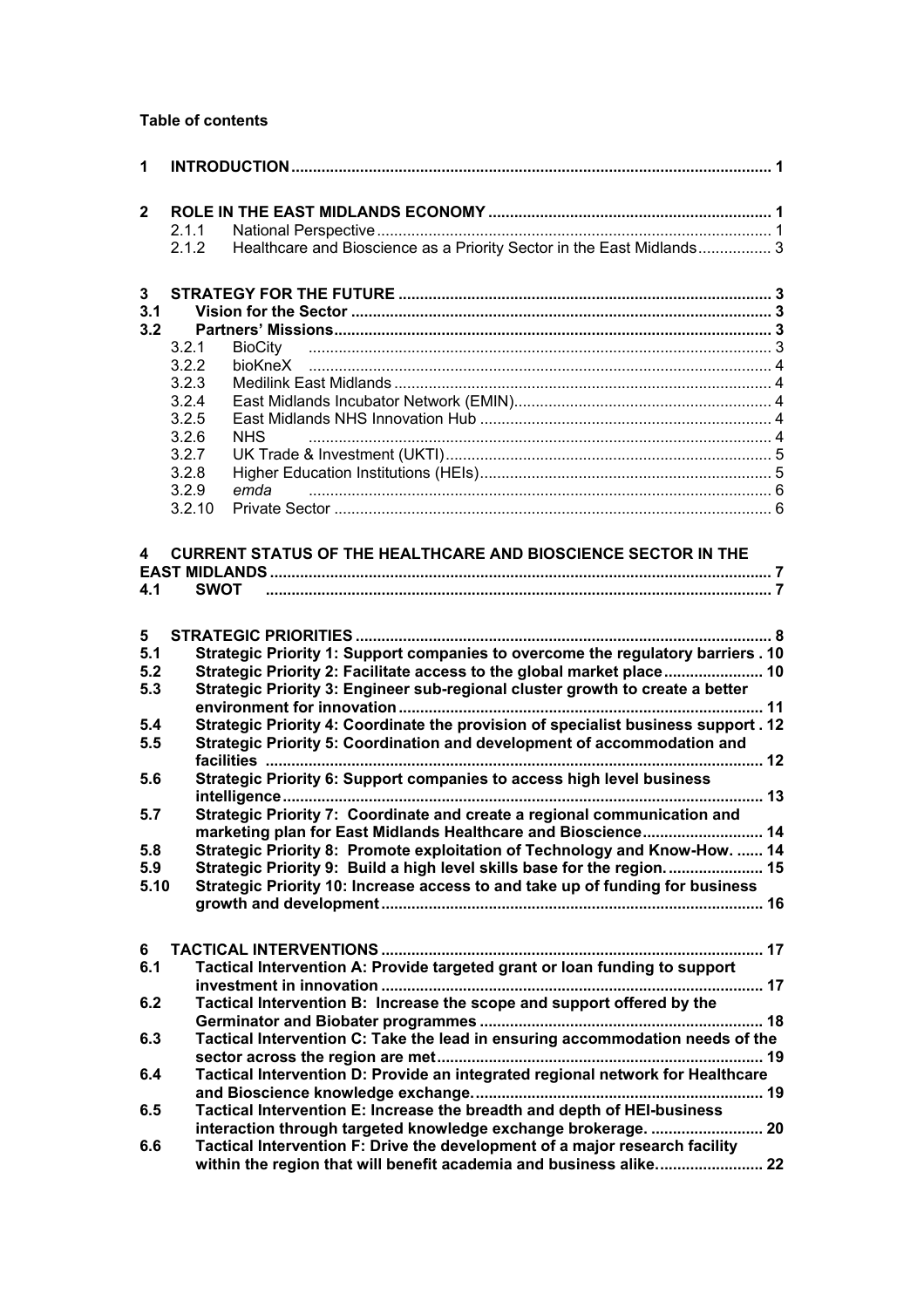| 6.7  | Tactical Intervention G: Improve access to European and National funding to          |    |
|------|--------------------------------------------------------------------------------------|----|
|      |                                                                                      |    |
| 6.8  | Tactical Intervention H: Lead and coordinate sector specialist business              |    |
|      |                                                                                      |    |
| 6.9  | Tactical Intervention I: Continuation of the regulatory affairs, clinical evaluation |    |
|      |                                                                                      |    |
| 6.10 | Tactical Intervention J: Healthcare and Bioscience specific training  27             |    |
| 6.11 |                                                                                      |    |
| 7    |                                                                                      | 29 |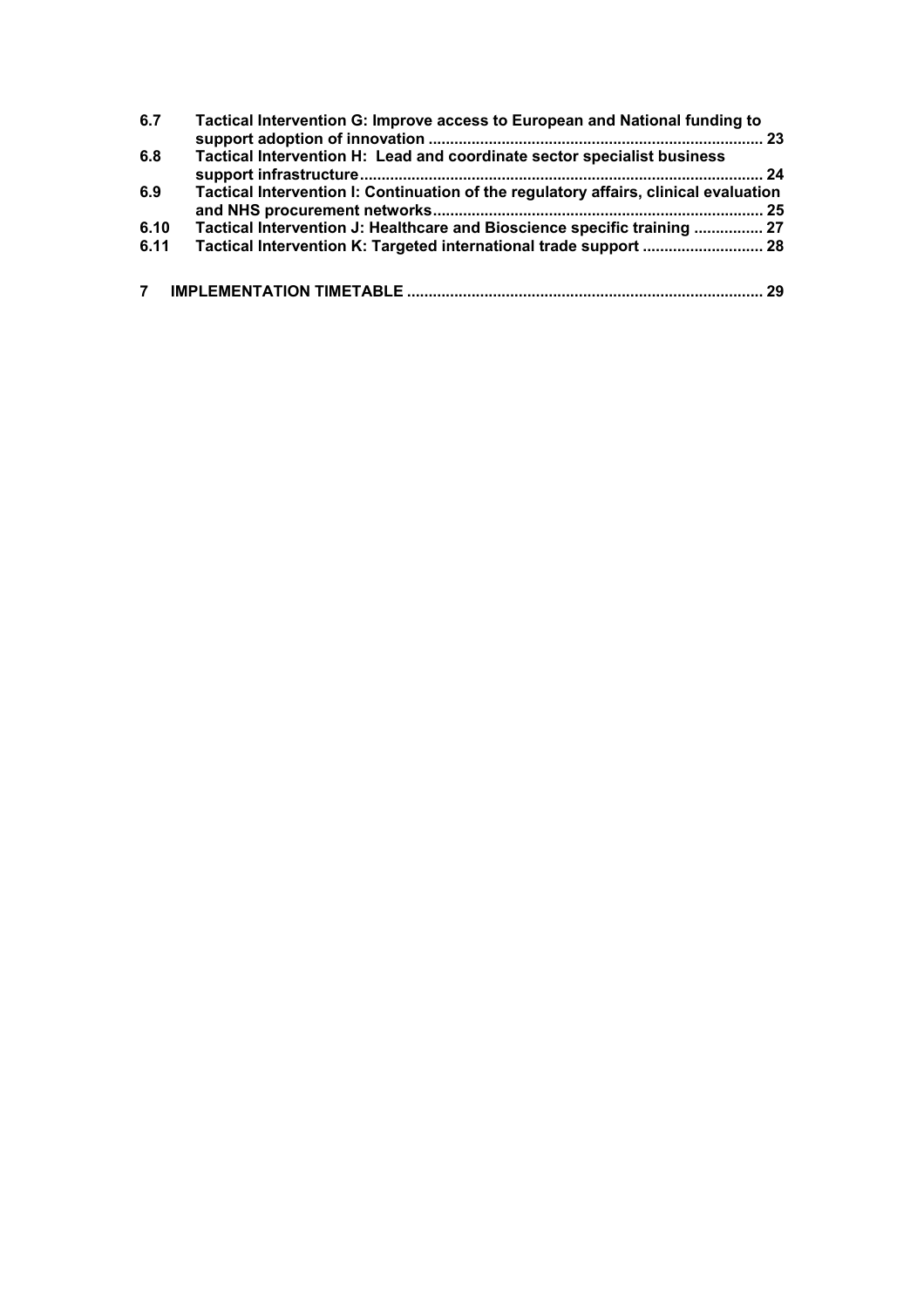# **1 Introduction**

The East Midlands explicitly recognises that a number of key sectors make an important contribution to the regional economy in the drive to increase productivity and competitiveness and achieve the objectives of the Regional Economic Strategy (RES). Priority sectors require targeted intervention to improve significantly the contribution they can make in areas such as innovation, sector networks, supply chain development and skills.

Healthcare and Bioscience has been highlighted as a key sector in the future economic development of the East Midlands region. Health was ranked as the  $5<sup>th</sup>$  highest sector overall; accounting for 6.9% of regional GVA, 9.7% of regional employment, and having a forecasted employment growth of 18.1% and output growth of 47.1%.

This document sets out the delivery plans for the Healthcare and Bioscience sector over the period 2007-12 in order to achieve the aims of the RES. It sets out key issues, market failures and interventions required in order for the Healthcare and Bioscience sector to overcome barriers to growth and realise its full potential. It is intended to highlight the main areas of focus and key players. The document is not an exhaustive list and recognises that there are other organisations active in the Healthcare and Bioscience sector, which could play a role in the future prosperity of the sector.

The delivery plan pulls together several surveys and consultations that have taken place, over a number of years, with industry, Higher Education Institutes (HEIs) and other interested parties. This is however, only the start of this process and the strategy should be reviewed on a regular basis in order to ensure that the key issues and market failures remain valid and interventions are being delivered in the most appropriate manner in order to ensure the needs of the sector are met. For a list of key contributors to the strategy see supporting material.

# **2 Role in the East Midlands Economy**

# 2.1.1 National Perspective

The Healthcare and Bioscience sector can be broadly defined as comprising pharmaceuticals, medical technology (devices, diagnostic equipment, and assistive technologies), red biotechnology (i.e. biotechnology related to medical processes) and specialist supporting services (contract research, packaging, sterilisation, raw material manufacture, technical consultancy etc). All these are driven by the demand for improvements in health predominantly through the NHS, retail pharmacy or exports. The Healthcare and Bioscience sector in the UK (and most of the world) is growing, reflecting an ageing, active population with higher expectations for health and well being.

# **Medical Device Market**

The global medical technology market in 2003 was valued at £125 billion and the UK has one of the largest medical device markets in the world, valued at £4.4 billion in 2006. The domestic market is the third largest in Europe behind Germany and France. The NHS is the principal purchaser of high cost devices, with total NHS expenditure in England estimated to increase to £76,144 million in 2005/06. There are currently significant changes taking place in the way the NHS purchases with the development of regional procurement confederations covering entire Strategic Health Authorities (SHAs) and a move to greater emphasis on purchasing by Primary Care Trusts.

The UK market for medical devices is expected to experience above average growth over the next five years. The government raised health expenditure by approximately 50% between 1997 and 2004 and is committed to increasing Healthcare and Bioscience expenditure by at least 7% per annum until 2008. Post-2008; if the government adheres to the 2002 Wanless report, Healthcare and Bioscience expenditure will have to increase year on year by between 4% and 5% until at least 2012. According to Espicom the real annual growth over the next five years is estimated to be 12.3%, which would take the market to £8 billion by 2011.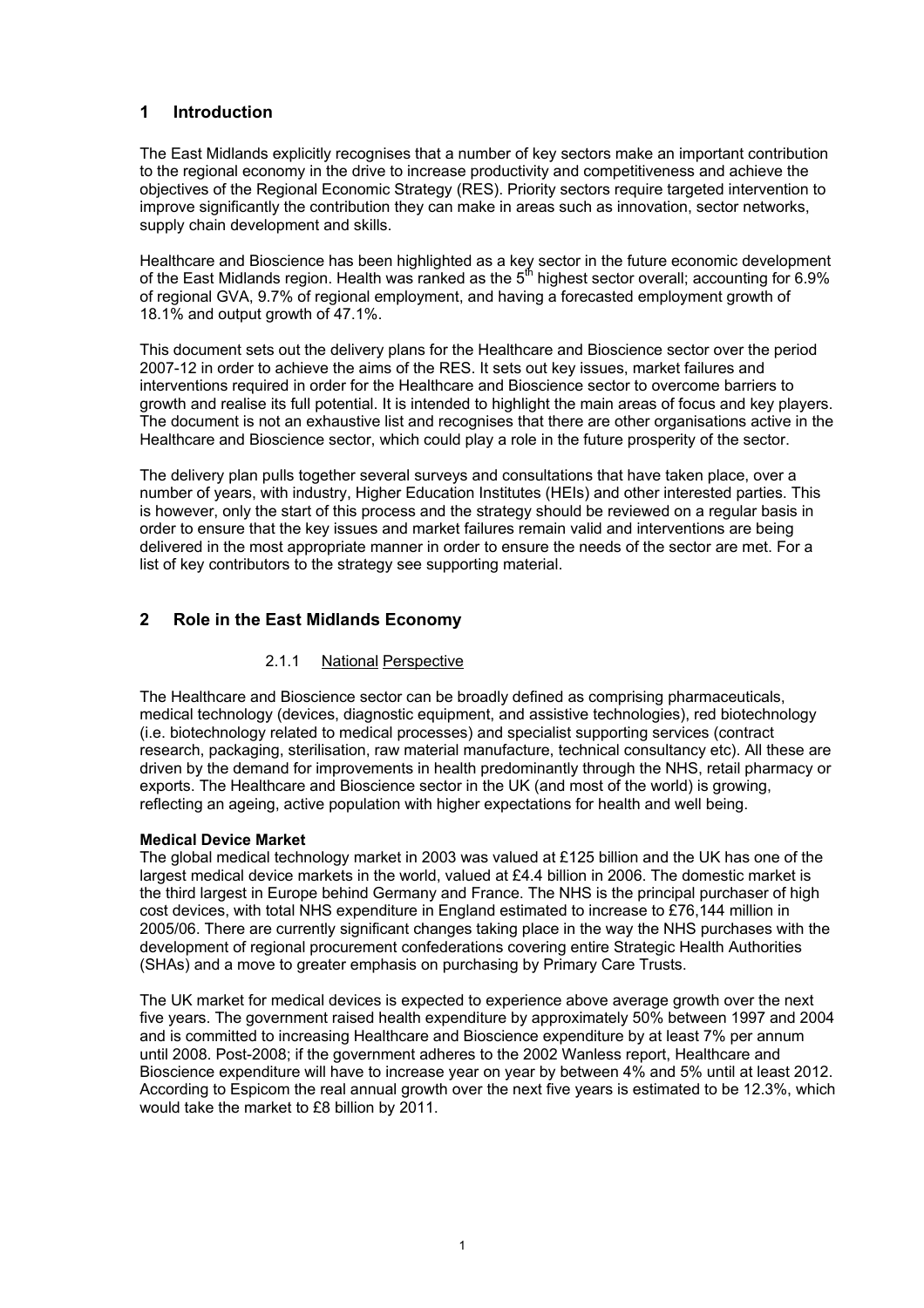Projected UK Medical Device Market, 2006-2011:

| $\sim$<br>Year | Market size (£ millions) | Per Capita (£) |
|----------------|--------------------------|----------------|
| 2006           | 4.416                    | 73             |
| 2007           | 4.951                    | 82             |
| 2008           | 5,559                    | 92             |
| 2009           | 6,248                    | 103            |
| 2010           | 7.031                    | 115            |
| 2011           | 7.922                    | 129            |

*Source: Espicom estimates.*

# **Pharmaceutical Market**

The UK pharmaceutical industry is the fourth largest in the world, accounting for 12% of the world market. It is home to a number of the sector's largest companies including; GlaxoSmithKline and AstraZeneca. Behind these, there are a large number of smaller companies specialising in R&D and biotechnologyy products. The UK is credited with the discovery and development of a quarter of the world's top 100 medicines, more than any country except the USA. The Association of the British Pharmaceutical Industry (ABPI) claims that a quarter of the entire research expenditure by the UK manufacturing sector is funded or carried out by the pharmaceutical sector. Research and development expenditure by the pharmaceutical industry in Britain amounts to more than £3 billion.

Official figures placed total UK pharmaceutical output at £9.5 billion in 2004. Espicom predicts that the pharmaceutical market growth is estimated at 5.3% per annum in real terms until at least 2011. The current market size is estimated at £14.7 billion in 2006, increasing to £20.9 billion by 2011, equal to £341 per capita.

| Year | Market size (£ millions) | Per Capita (£) |
|------|--------------------------|----------------|
| 2006 | 14.734                   | 244            |
| 2007 | 15.810                   | 262            |
| 2008 | 16.964                   | 279            |
| 2009 | 18,202                   | 299            |
| 2010 | 19,532                   | 319            |
| 2011 | 20.957                   | 341            |

Projected UK Pharmaceutical Market, 2006-2011:

*Source: Espicom estimates.*

# **Biotechnology Market**

The United Kingdom (UK) biotechnology industry remains the second largest in the world, after the United States and is the largest within Europe by a considerable margin. The market's year-on-year growth rates have accelerated in recent years, a trend expected to continue. The UK accounts for 93% of all publicly quoted bioscience companies in Europe, with a combined market capitalisation of £5 billion and is one of the fastest growing industries in the UK, with employment expanding at over 20% annually.

The United Kingdom biotechnology market generated total revenues of £4.3 billion in 2005, representing a compound annual growth rate (CAGR) of 9.3% for the five-year period spanning 2001-2005. The United Kingdom currently accounts for 37.8% of the European market revenues. In comparison, Germany and France, the next two largest markets, generated 21.1% and 13.5% of the regional market, respectively. The medical segment was the market's most lucrative in 2005, generating total revenues of £3 billion, equivalent to 69.7% of the market's overall value.

Looking forward, the market is forecast to accelerate its current performance, with an anticipated CAGR of 10.1% for the five-year period 2005-2010 expected to drive the market to a value of £6.9 billion by the end of 2010. The market's growth will continue above the European growth which will only strengthen the United Kingdom's position as the leader within the European biotechnology market. Its contribution to regional revenues is forecast to increase from 37.8% in 2005 to 38.9% in 2010.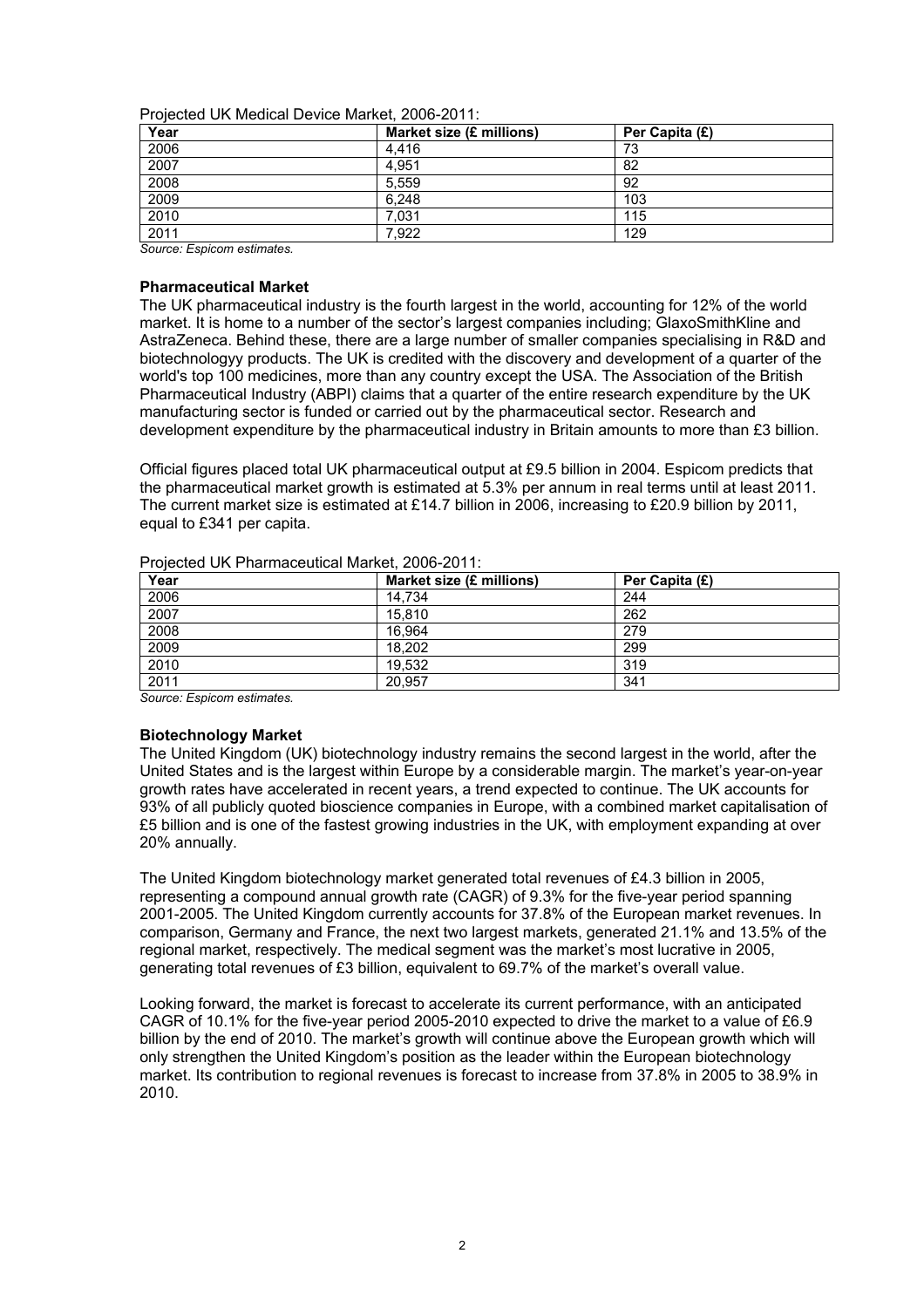|  | Projected UK Biotechnology Market, 2005-2010: |  |
|--|-----------------------------------------------|--|
|  |                                               |  |

| Year | ັ<br><b>Market Size (£ millions)</b> | % Growth |  |
|------|--------------------------------------|----------|--|
| 2005 | 4.3                                  | 9.6      |  |
| 2006 | 4.7                                  | 9.8      |  |
| 2007 | 5.1                                  | 10.0     |  |
| 2008 | 5.7                                  | 10.2     |  |
| 2009 | 6.2                                  | 10.2     |  |
| 2010 | 6.9                                  | 10.3     |  |

*Source: Datamonitor* 

# 2.1.2 Healthcare and Bioscience as a Priority Sector in the East Midlands

Estimates for the overall market size of the Healthcare and Bioscience sector in the East Midlands are difficult to specify, given the definitional difficulties associated with the industry (Standard Industry Codes are a poor basis for approximating the Healthcare and Bioscience sector given the variety of activities that contribute, without formal recognition, to Healthcare and Bioscience products, and there is no appropriate code for biotechnology). The structure of the Healthcare and Bioscience sector in the East Midlands covers all four main fields (pharmaceuticals, biotechnology, medical technology and specialist services). Whilst, there is a larger proportion in the medical technology and specialist services fields, the East Midlands is not considered atypical to the rest of the UK.

Summary of the East Midlands Healthcare and Bioscience sector:

- 6.9% regional GVA ( $4<sup>th</sup>$  largest sector)\*
- 9.7% regional employment (2<sup>nd</sup> largest sector)\*
- 18% forecast employment growth, 2004-2014 (3<sup>rd</sup> highest sector)<sup>\*</sup>
- 47% forecast output growth, 2004-2014 (4<sup>th</sup> highest sector)\*
- >250 medical technology companies employing over 19,000 people\$
- $>$ 150 biotechnology and pharmaceutical companies employing over 12 000 people<sup>\$</sup>
- 8 NHS hospitals trusts (69 hospitals) and 22 NHS Primary Care Trusts (PCTs) employing 108 000 people
- 6000 Healthcare and Bioscience researchers in academia

*(source \*emda data for selection of priority sectors January 2006; \$ Medilink EM database*)

These data clearly show the strong contribution Healthcare and Bioscience makes both nationally and to the East Midlands economy. By intervening strategically to support the Healthcare and Bioscience sector working in close partnership with industry, *emda* and other partners can help deliver key aspects of the East Midlands Regional Economic Strategy.

# **3 Strategy for the Future**

# *3.1 Vision for the Sector*

*To develop an internationally recognised, well networked, entrepreneurial bioscience and*  Healthcare and Bioscience *community which has the skills, R&D infrastructure and access to finance and support that enables a broad range of businesses to flourish* 

# *3.2 Partners' Missions*

The sector has a broad stakeholder group, all of whom will be crucial to the successful implementation of any strategy to further develop the Healthcare and Bioscience sector in the region.

# 3.2.1 BioCity

BioCity is a specialist facility for Healthcare and Bioscience companies. BioCity's vision is to become a major focus in the UK for Healthcare and Bioscience activities. BioCity's goal is to build a profitable business by being instrumental in the development of a thriving bioscience industry in the East Midlands. It aims to achieve this by: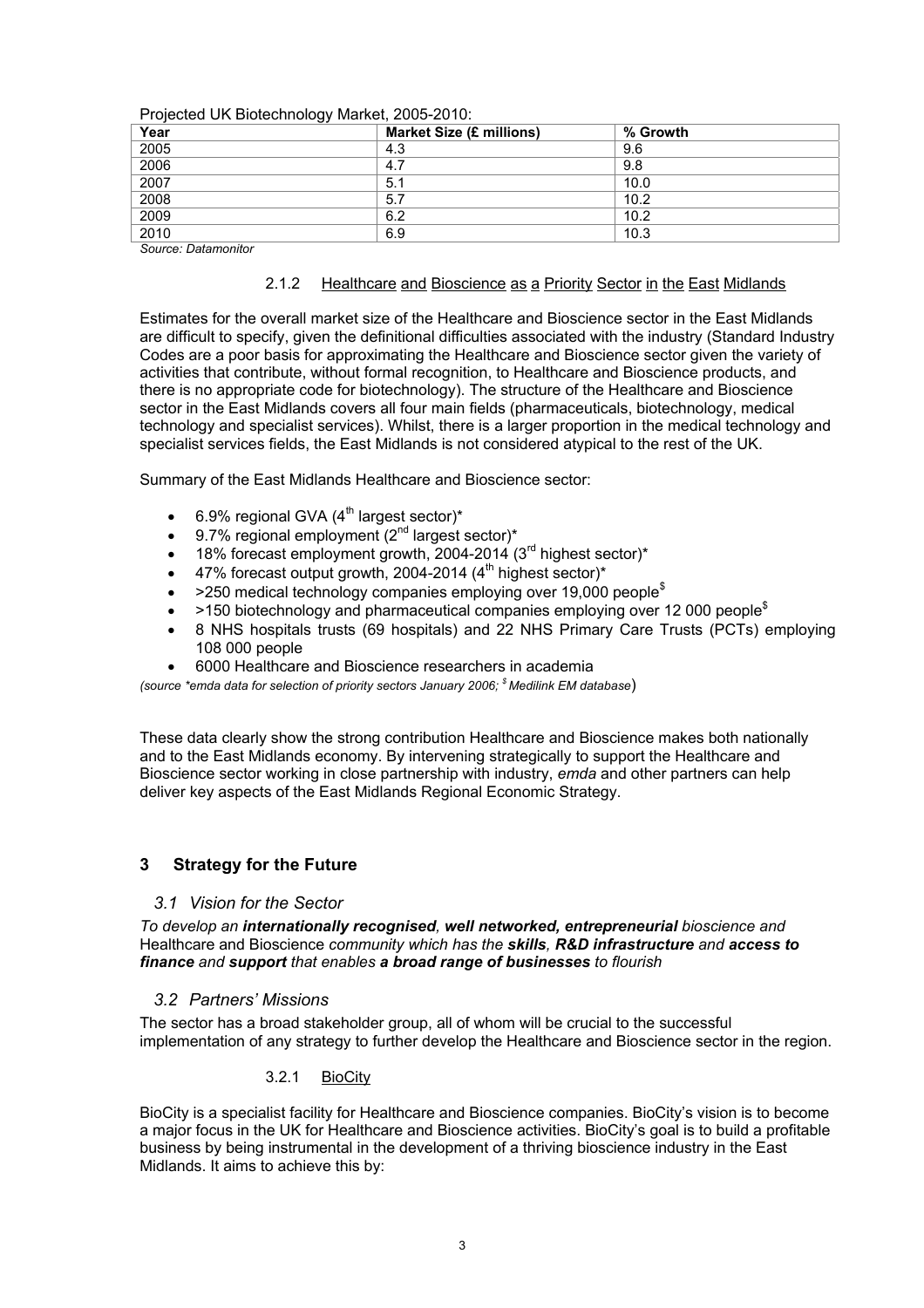- a) Becoming the central hub of bioscience activities for the East Midlands region through the physical and virtual location of companies on site; through the events created and hosted by BioCity; and through the networks it establishes;
- b) Building a strong brand associated with bioscience business success;
- c) Creating an efficient internal infrastructure to operate the facility, to provide services and to identify and roll-out new services;
- d) Reinvesting surplus funds in the regional bioscience industry.

# 3.2.2 bioKneX

bioKneX is the East Midlands Bioscience Knowledge Exchange. An organisation formed through collaboration between Nottingham Trent University, University of Nottingham and University of Leicester, with funding from the three Universities and *emda*. It is part of the Centre for Knowledge Exchange (CKE) Network which consists of over 20 centres across the country.

bioKneX works with its funding universities and other organisations to promote the research base within the East Midlands. It works with Universities, Industry and Education to enhance collaborative and partnering potential, provide knowledge exchange opportunities and services and actively works on behalf of the East Midlands bioscience sector, showcasing regional excellence and innovation nationally and internationally.

# 3.2.3 Medilink East Midlands

Medilink EM is the specialist support organisation for the Healthcare and Bioscience sector in the East Midlands. As a membership based organisation Medilink EM represents over 120 fee paying companies. Medilink EM creates, draws together and shares knowledge in order to improve the market and business support opportunities of the regions Healthcare and Bioscience companies in three core areas: Business Networking, Business Support and Business Development.

Medilink EM represents all parts of the East Midlands Healthcare and Bioscience community in dialogue and strategy development, with the aim of maximising the effectiveness of all the regional resources that are devoted to improving the performance of the sector. In addition, Medilink EM ensures that the East Midlands voice is fully presented in the formation of national strategies and programmes through links with national initiatives such as Medilink UK and the Department for Innovation, Universities and Skills (DIUS) funded Health Technologies Knowledge Transfer Network.

# 3.2.4 East Midlands Incubator Network (EMIN)

EMIN is a network of business incubators providing a package of business and technical assistance to start-up companies in the East Midlands. Through sharing best practice, EMIN is able to assure a high level of quality within these incubators. EMIN's mission is to increase the volume, value and survival rates of new start businesses in the East Midlands. The EMIN network incorporates virtual support with business space and incubator units throughout the region. EMIN does not have a sector specific focus, but does recognise healthcare as one of twelve business clusters as important to the region.

# 3.2.5 East Midlands NHS Innovation Hub

NHS Innovations East Midlands Hub is an NHS organisation that takes responsibility for advising NHS Trusts and members of staff on intellectual property and the commercialisation of ideas from the NHS. The Hub is a membership based organisation with the Trusts across the East Midlands subscribing to access the expertise and networks provided by the Hub.

The Hub has close ties to regional businesses and works with local companies to help develop and commercialise NHS inventions. This also provides these companies with contacts within the NHS that are intended to promote the adoption of new devices by clinicians. The construction of these networks has been instrumental in the acceleration of new ideas into practice with a resulting improvement of patient care and also an increase in the level of awareness of local companies within the NHS procurement system.

# 3.2.6 NHS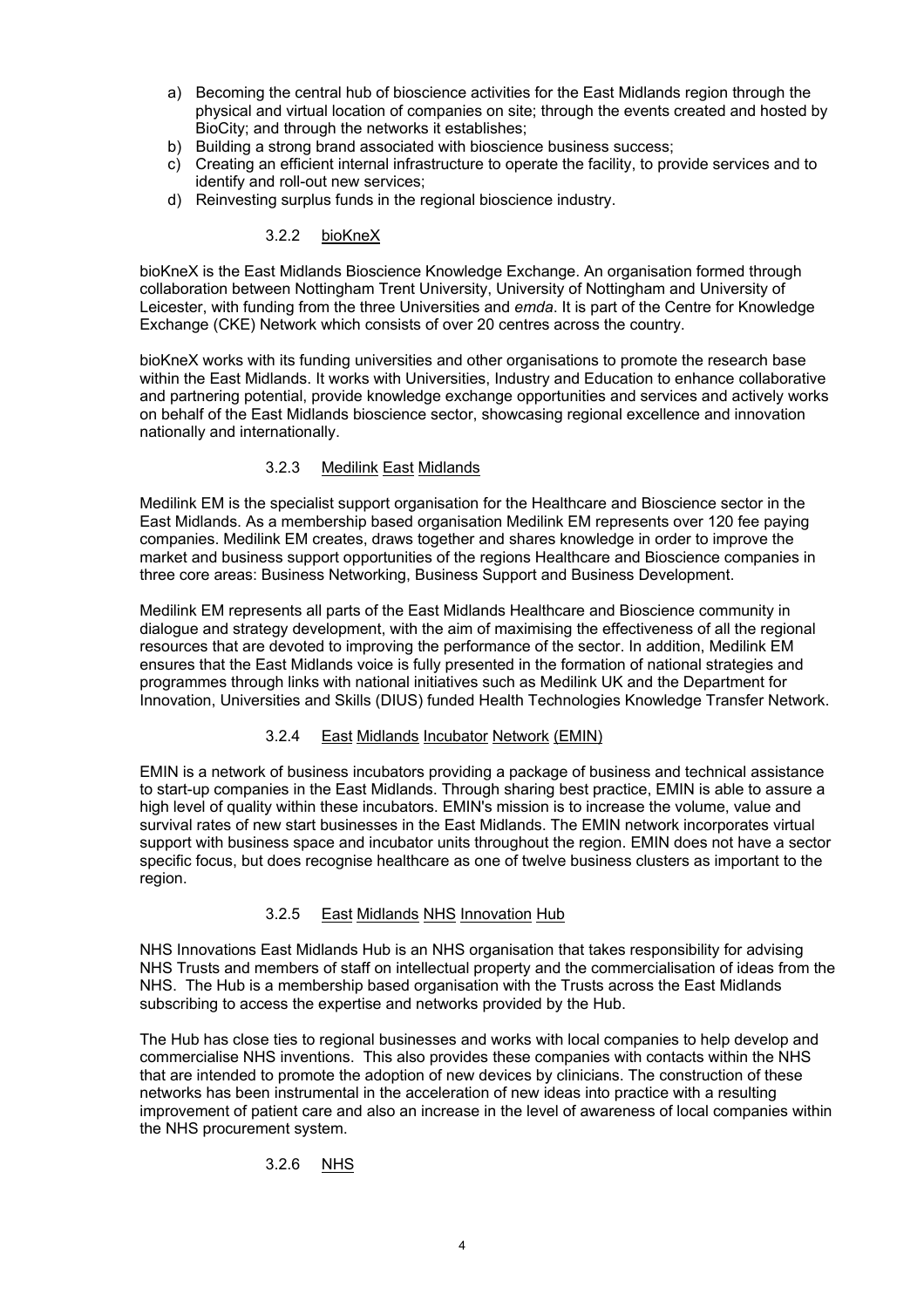The new national health research strategy for the NHS *Best Research for Best Health* (BRBH) which was published in January 2006 sets out the contribution which the NHS will make to health research in England. The implementation of BRBH will see current single R&D contracts to NHS organisations replaced by a set of new funding mechanisms. BRBH is therefore the focus for the development of research strategy within the NHS Trusts in the East Midlands. Currently the NHS Trusts are in the process of responding to initiatives within the BRBH Implementation Plans. Bids are being developed which build on their own and their research partners' strengths with a view to developing a portfolio of research which will support the delivery of BRBH. Effective partnership working by organisations across the East Midlands will be essential to the success of R&D within the NHS. Future bids will build upon the partnerships underpinning the successful bids to be local co-ordinating centres for clinical research networks.

The mechanism for allocation of funding to support research in the NHS is to be radically overhauled over the next two years. Current single NHS R&D contracts to Trusts will be replaced by a set of funding mechanisms, each designed to achieve the delivery of key components of the new national health research strategy *Best Research for Best Health (BRBH)*. Key mechanisms for the allocation of funding will include:

- Population based funding to support patients and health professionals participation in clinical research studies that are adopted into a national portfolio of studies
- Funding allocated on an open competitive basis for initiatives within BRBH to a large number of researchers across the country to undertake high quality research that will deliver the objectives of the strategy
- Funding allocated on an open competitive basis to a relatively small number of organisations with outstanding international research teams to ensure that England remains at the leading edge of health research internationally

# 3.2.7 UK Trade & Investment (UKTI)

UKTI is the Government organisation that supports companies in the UK doing business internationally and overseas enterprises seeking to set up or expand in the UK. Its role is to help companies realise their international business potential through knowledge transfer, and on-going partnership support.

To support its aim to **"**enhance the competitiveness of companies in the UK through overseas trade and investments; and attract a continuing high level of quality foreign direct investment**",** UKTI launched its new five year strategy 'Prosperity in a Changing World**'** on 20 July 2006. This sets out plans for the next five years on delivering our overarching aim. It states that, *"The responsibility for facilitating international business growth and investment is shared among several government departments, the devolved administrations and the Regional Development Agencies (RDAs). We will ensure that all work together to avoid duplication or fragmentation and to get the best value for business. UK Trade & Investment (UKTI) is now taking the lead … to maximise the UK's ability to attract FDI, win market share in the new high growth economies, and help business internationalise in a globalised world." We will ensure that all work together to avoid duplication or fragmentation and to get the best value for business".*

# 3.2.8 Higher Education Institutions (HEIs)

The East Midlands has a wealth of higher education facilities across the region undertaking a full range of teaching, research and clinical activities. All of these areas provide a rich knowledge base for the region that should be accessible to Healthcare and Bioscience industry regionally as well as nationally and internationally.

All HEIs provide a broad base of undergraduate study in the sciences and related disciplines as well as well-developed postgraduate research. Nottingham and Leicester both have medical schools and as such provide centres for clinical excellence. In addition, clinical activities in Derby and Northampton are well developed, making the region strong in clinical sciences.

Nottingham Trent University (NTU) has developed close links with the Anthony Nolan Trust who are establishing their "Cell Therapy Centre in the East Midlands," on the Clifton Campus of NTU. Supported by *emda* capital funding for the building, an investment of over £5 million pounds will be made by the Anthony Nolan Trust to establish the centre which will collect, process and store stem cells from placental blood to treat leukaemia and related disorders. Key to this decision was the relationship developed over years with NTU and the support offered by the University Hospitals in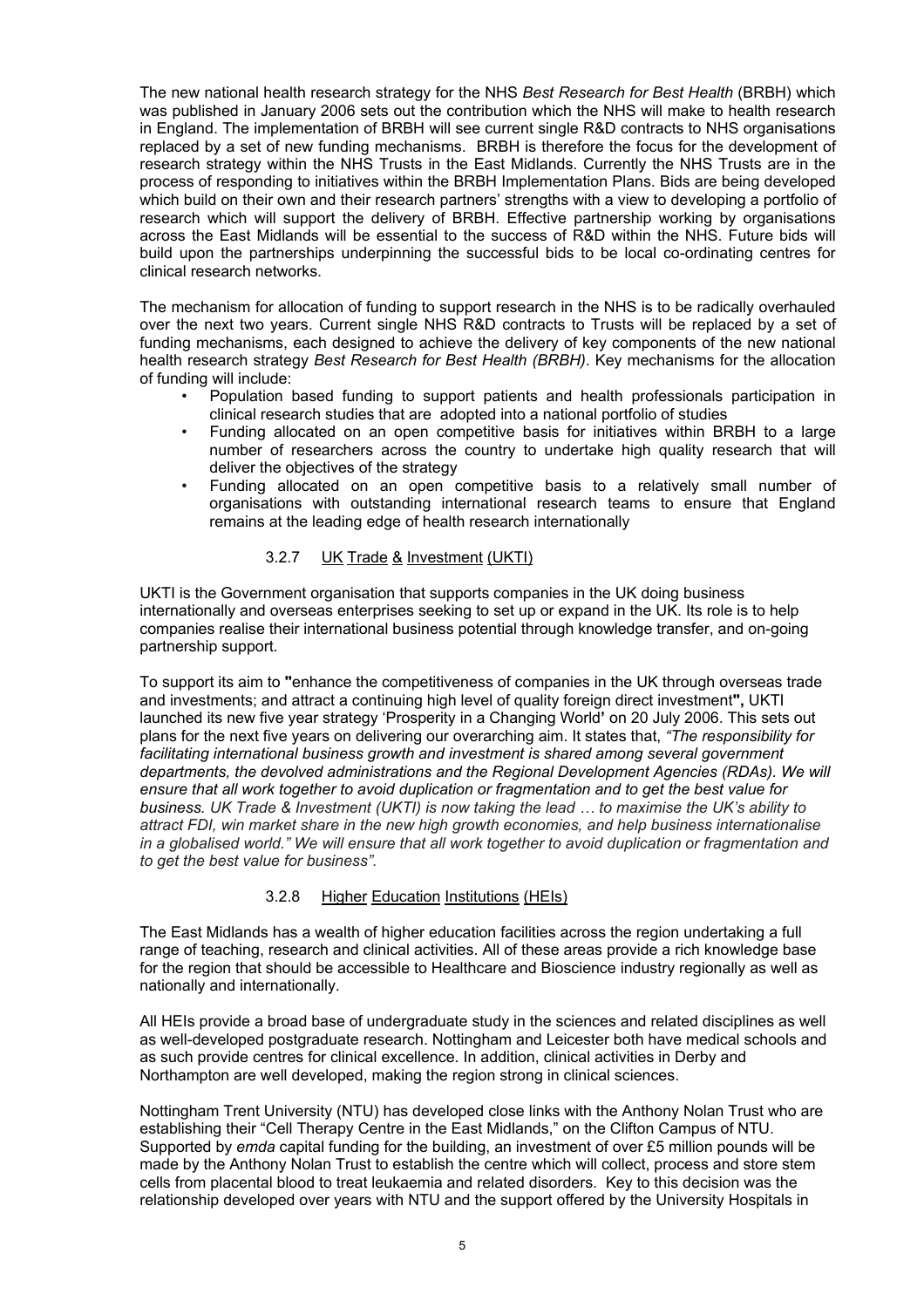Nottingham and Leicester to the project. This represents just one of a number of examples of interactive projects undertaken between Universities in the region and the wider Healthcare and Bioscience community.

Similarly, the East Midlands HEIs are strong in fundamental science across a wide range of Healthcare and Bioscience areas: forensics, pharmacy, clinical, new materials, nanotechnology, post-genomic technologies, biosciences, chemistry, drug discovery and drug development. These areas are cross-supported by regional strengths in Stroke, Cardiovascular, Neurology and Oncology. These are not intended to be exhaustive lists of competencies, however it is clear that East Midlands Universities have leading specialisms that support the development of the regions Healthcare and Bioscience sector. Please see supporting material for a list of research groupings relating to the Healthcare and Bioscience sector and additional information collated by the East Midlands University Association (EMUA).

# *3.2.9 emda*

East Midlands Development Agency (*emda*) is one of nine Regional Development Agencies in England set up in 1999 to bring a regional focus to economic development. The region's shared vision is that by 2020 the East Midlands will be a flourishing region. A region made up of growing and innovative businesses, where skilled people are employed in good quality jobs, where we all feel part of healthy, inclusive communities and live in thriving, attractive places. This vision is underpinned by three main themes:

- Raising productivity: enabling our people and businesses to become more competitive and innovative;
- Ensuring sustainability: investing in and protecting our natural resources, environment and other assets such as infrastructure;
- Achieving equality: helping all people to realise their full potential and work effectively together to enrich our lives and our communities.

*emda* will ensure that the priority sectors (Transport Equipment, Construction, Food and Drink and Healthcare) are considered in the implementation of other actions in the RES to support growth, address skills needs and focus on efficiency and excellence. The priority sectors will require customised packages of specialist support to enable them to overcome barriers to growth and realise their full potential. Support will be directed towards an identified market failure or developmental bottleneck and will address both the shorter-term business requirements and the medium to long term innovation and development needs of the identified sectors.

# 3.2.10 Private Sector

The success of the implementation of this strategy will require input from the private sector as well as the various public sector support mechanisms. The exact nature of this input will be clarified as the strategy is delivered and also as the iNet develops. In the past, private sector input has been utilised to great success by Medilink in its Sub-Sector Strategy Groups, which have been instrumental in identifying the key themes of this document.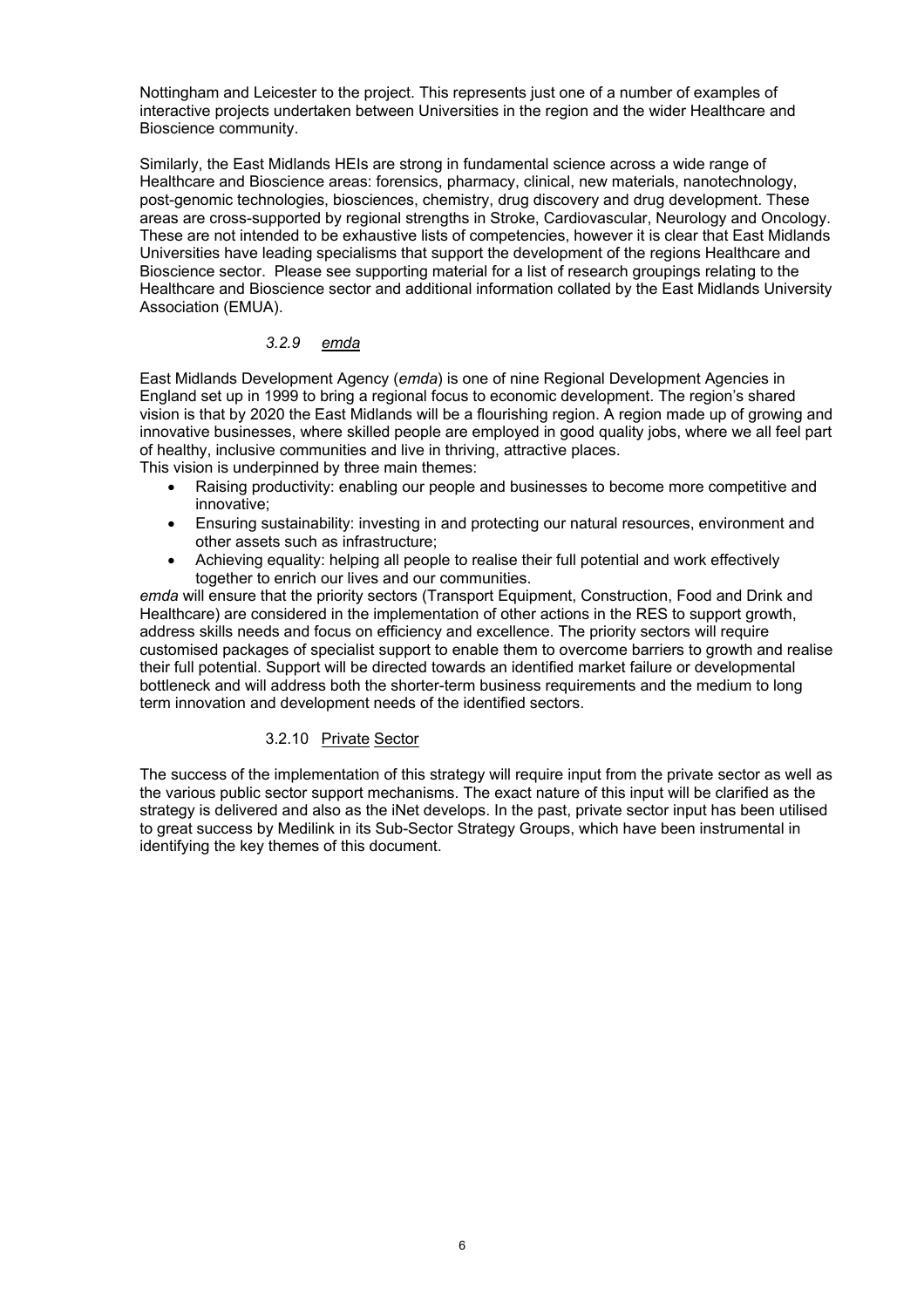# **4 Current Status of the Healthcare and Bioscience Sector in the East Midlands**

# *4.1 SWOT*

| <b>STRENGTHS</b>                                                                                                                                                                                                                                                                                                                                                                                                                                                                                                                                                                                                                                                                                                                                                                                                                                                                                                                                                                |                                                                                                                                                                                                                                                                                                                                                                                                                                                                                                                                                                                                                                                                                                                                            |                                                                                                                                                                                                                                                                                                                                                                                                                                                                                                                                                                                                                                                                                                                                                                                                                                                                                                                                                                                                     | <b>WEAKNESS</b>                                                                                                                                                                                                                                                                                                                                                                                                                                                                                                                                    |
|---------------------------------------------------------------------------------------------------------------------------------------------------------------------------------------------------------------------------------------------------------------------------------------------------------------------------------------------------------------------------------------------------------------------------------------------------------------------------------------------------------------------------------------------------------------------------------------------------------------------------------------------------------------------------------------------------------------------------------------------------------------------------------------------------------------------------------------------------------------------------------------------------------------------------------------------------------------------------------|--------------------------------------------------------------------------------------------------------------------------------------------------------------------------------------------------------------------------------------------------------------------------------------------------------------------------------------------------------------------------------------------------------------------------------------------------------------------------------------------------------------------------------------------------------------------------------------------------------------------------------------------------------------------------------------------------------------------------------------------|-----------------------------------------------------------------------------------------------------------------------------------------------------------------------------------------------------------------------------------------------------------------------------------------------------------------------------------------------------------------------------------------------------------------------------------------------------------------------------------------------------------------------------------------------------------------------------------------------------------------------------------------------------------------------------------------------------------------------------------------------------------------------------------------------------------------------------------------------------------------------------------------------------------------------------------------------------------------------------------------------------|----------------------------------------------------------------------------------------------------------------------------------------------------------------------------------------------------------------------------------------------------------------------------------------------------------------------------------------------------------------------------------------------------------------------------------------------------------------------------------------------------------------------------------------------------|
| <b>Innovation</b><br>• High quality University and<br><b>NHS research base</b><br>• High levels of R&D<br>expenditure<br>• Presence of innovative range<br>of activities<br><b>Extensive product</b><br>٠<br>development<br><b>Markets</b><br>• UK market is one of the largest<br>in the world<br>• Strong presence in niche<br>markets<br>• Growing sector in sales,<br>market share, employment<br><b>Networks</b><br>• A history of Healthcare &<br>Bioscience in the region<br>• Growing base of technology<br>companies<br><b>Complementary engineering</b><br>٠<br>base in the region<br>• Development of cross<br>functional networks                                                                                                                                                                                                                                                                                                                                   | <b>Infrastructure</b><br>• Cost attractive central location<br>in UK<br>BioCity as dedicated start-up<br>٠<br>facility for Healthcare &<br><b>BioScience companies</b><br>• Increasing support for new<br>company start up: Biocity<br>Germinator programme and<br>Leicester University biobator<br>facility<br>Development of additional<br>$\bullet$<br>science parks within the<br>region (Nottingham University<br>and Leicester Science Park)<br>• Nottingham's Science City<br>status as a basis to build<br>upon<br><b>Access to Finance</b><br>• Government committed to<br>increased health expenditure<br>up to 2008<br><b>Skills</b><br>Availability of experienced<br>$\bullet$<br>staff (constrained by national<br>shortage) | <b>Innovation</b><br><b>Competition between</b><br>$\bullet$<br>universities<br>Weak presence of non-<br>$\bullet$<br>university R&D institutes<br>NHS is hugely bureaucratic<br>$\bullet$<br>and is inherently resistant to<br>change.<br>No clear route for moving IP<br>from research, through proof<br>of concept to the market<br><b>Markets</b><br>Niche market positions<br>$\bullet$<br>subject to technological<br>change<br>The private healthcare sector<br>$\bullet$<br>remains underdeveloped.<br><b>Skills</b><br>Weak entrepreneurial culture<br>$\bullet$<br>Lack of critical mass of<br>$\bullet$<br>companies to build a<br>sustainable and transferable<br>pool of appropriately qualified<br>staff                                                                                                                                                                                                                                                                              | <b>Networks</b><br>• Lack of high profile catalyst<br>projects<br>• Research & company base<br>lacks connectivity<br>Limited support for start ups<br>٠<br><b>Infrastructure</b><br>• Availability of<br>sites/properties & planning<br>permission<br><b>Access to Finance</b><br>Lack of 'Healthcare &<br>$\bullet$<br>Bioscience aware'<br>investors                                                                                                                                                                                             |
| <b>Innovation</b><br>• Coordinated regional<br>innovation strategy being<br>developed and initiated<br>• Increased 'medicalisation' of<br>ailments<br><b>Greater R&amp;D</b><br>commercialisation including<br>spinouts (University & NHS)<br>Greater use of university base<br>$\bullet$<br>Drive to make NHS more<br>$\bullet$<br>receptive to new technology<br>(NHS IP hub)<br>• Establishment of the Anthony<br><b>Nolan Cell Therapy Centre</b><br><b>Markets</b><br>• Regional NHS procurement<br>hub just set up<br>• Further development of niche<br>market positions (regenerative<br>medicine, nanotech)<br>• Expansion of export<br>performance<br>Increasing use of private<br>companies to manage and<br>operate Healthcare &<br>Bioscience facilities.<br>• Increased use of generics<br>Skills<br>• National NHS Knowledge &<br>Skills Framework initiative as<br>template for the region<br>• Increased regional<br>collaboration between industry<br>and HEIs | <b>Infrastructure</b><br>Development of specialist<br>۰<br>facilities for drug<br>development<br>Development of specialist<br>۰<br>facilities for alternatives to<br>animal testing<br>Expansion of high quality<br>۰<br>science parks -move on<br>space<br><b>Access to Finance</b><br>EU FP7 programme about<br>۰<br>to start – focus on SMEs<br>Government is keen to foster<br>٠<br><b>R&amp;D</b> expenditure<br><b>Networks</b><br>re-structured NHS SHA<br>۰<br>Inter-firm linkages<br>٠<br>Linkages between sub-<br>$\bullet$<br>sectors (biotech, pharma,<br>Med Tech)<br>Stronger linkage between<br>NHS, Industry and HEIs (via<br><b>East Midlands NHS</b><br><b>Innovation Hub, Medilink EM</b><br>and bioKneX)               | <b>Innovation</b><br>Innovative customers leave<br>$\bullet$<br>Lack of start-ups undermines<br>$\bullet$<br>future expansion of the sector<br><b>NICE</b> (National Institute for<br>$\bullet$<br><b>Health and Clinical</b><br>Excellence) takes a long time<br>to assess new products<br>Overhaul of NHS R&D<br>$\bullet$<br>funding<br><b>Markets</b><br>Competition from other<br>$\bullet$<br>regions<br>Many hospital trusts facing<br>٠<br>financial deficits<br><b>Unknown NHS expenditure</b><br>٠<br>policy beyond 2008<br>Financial deficits facing the<br>NHS and knock-on effects to<br>future employment<br><b>Skills</b><br>Not enough skilled scientists<br>$\bullet$<br>and business qualified staff to<br>feed the growth of the sector<br>• Support/training mechanisms<br>insufficient to meet the needs<br>of SME senior management<br>• HEIs lag behind demand for<br>new technology courses to<br>feed the needs of new<br>technology companies: i.e.<br>nanobiotechnology. | <b>Networks</b><br>• Regional and local agencies<br>lose all credibility<br><b>Infrastructure</b><br>High quality sites and<br>$\bullet$<br>incubators are not<br>developed<br><b>Access to Finance</b><br>Region's SMEs do not<br>$\bullet$<br>attract required VC funding to<br>drive start-up and/or growth<br>Other regions make it more<br>attractive to invest there<br>rather than in the East<br><b>Midlands</b><br>• Public funding has not<br>previously been appropriately<br>directed towards the<br>Healthcare & Bioscience<br>sector |
| <b>OPPORTUNITY</b>                                                                                                                                                                                                                                                                                                                                                                                                                                                                                                                                                                                                                                                                                                                                                                                                                                                                                                                                                              |                                                                                                                                                                                                                                                                                                                                                                                                                                                                                                                                                                                                                                                                                                                                            |                                                                                                                                                                                                                                                                                                                                                                                                                                                                                                                                                                                                                                                                                                                                                                                                                                                                                                                                                                                                     | <b>THREAT</b>                                                                                                                                                                                                                                                                                                                                                                                                                                                                                                                                      |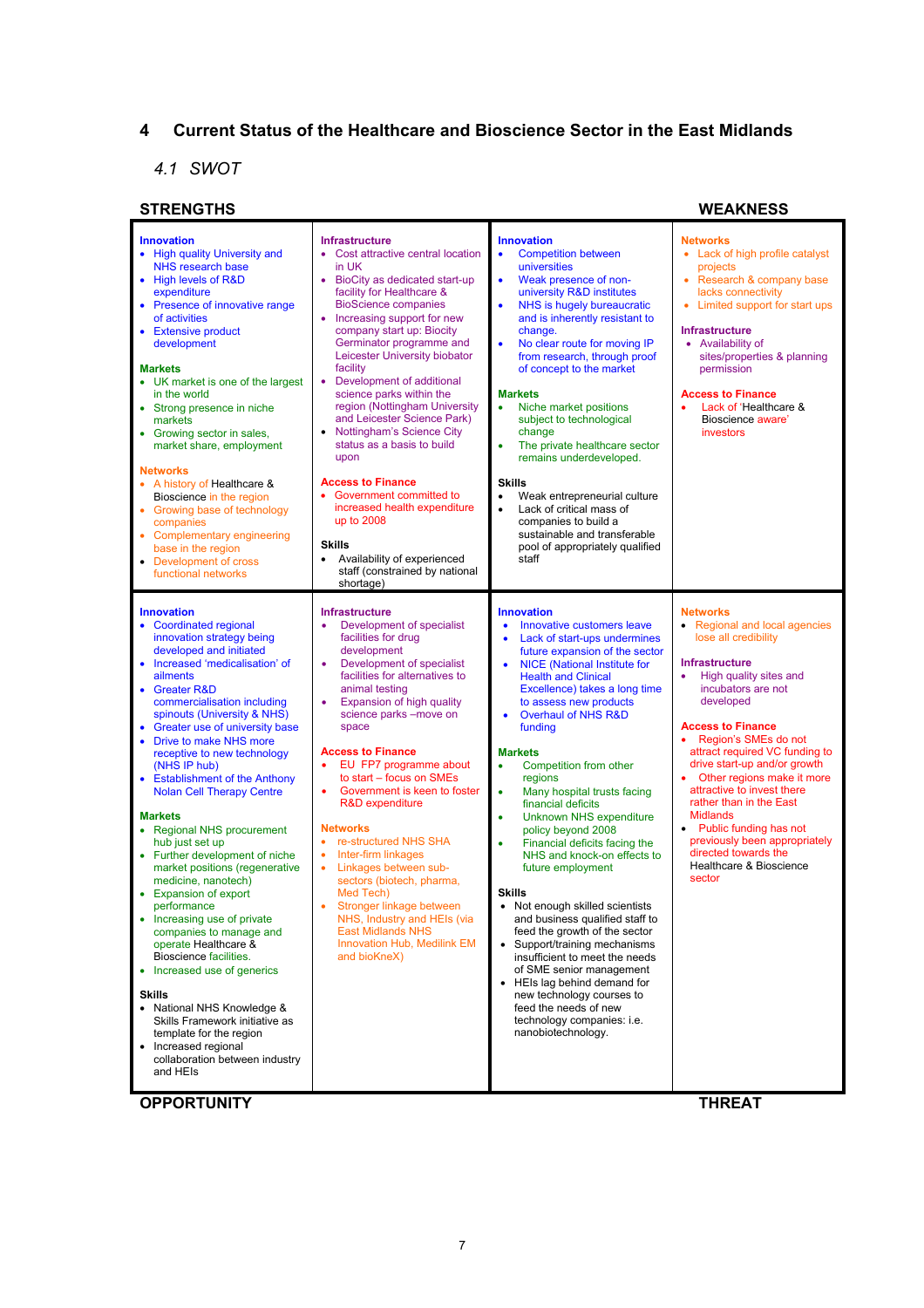# **5 STRATEGIC PRIORITIES**

As a priority sector, Healthcare and Bioscience will require customised support to enable it to overcome barriers to growth and realise its full potential. The RES indicates that support will be directed towards identified market failures or developmental bottlenecks and will address both the shorter-term business requirements and the medium to long term innovation and development needs of the sector.

The table on the following page highlights the needs, strategic priorities and tactical interventions identified for the sector, and notes to explain the table format are given below:

# *Table Explanation*

*Through surveys and other research a number of sectors needs have been identified and, based on these, Strategic Priorities have been developed, designed to address those needs.* 

*To deliver these Strategic Priorities, clearly defined, costed actions, or Tactical Interventions, are required.* 

*However, in a highly complex situation, there is no one-to-one relationship between Strategic Priority and Tactical Intervention; one Tactical Intervention could help to deliver many Strategic Priorities.* 

*Consequently a matrix has been developed in which owners are assigned to both Strategic Priorities and Tactical Interventions.* 

*The owner of the Strategic Priority is responsible for ensuring appropriate actions are taken to help implement it and that such actions are coordinated, while the owner of the Tactical Intervention is responsible for helping the owner of the Strategic Priority achieve his aims.* 

*The Strategic Priority has broad goals while the Tactical Intervention has sharp, clearly defined goals.* 

*It should be stressed that the 'owner' of each intervention is not necessarily the sole deliverer; rather it is likely that a group of stakeholders will be built around each intervention to ensure buy in and to leverage existing activities wherever possible.* 

*Inevitably the overall strategy will fail to address some needs that members of the sector feel are important, however the philosophy behind developing this plan has been to limit the number of interventions on the basis that it is better to do a small number of things well, rather than a lot of things poorly.* 

*The iNet is considered to be a valuable way of drawing together and delivering many of the Tactical Interventions set out in this plan.*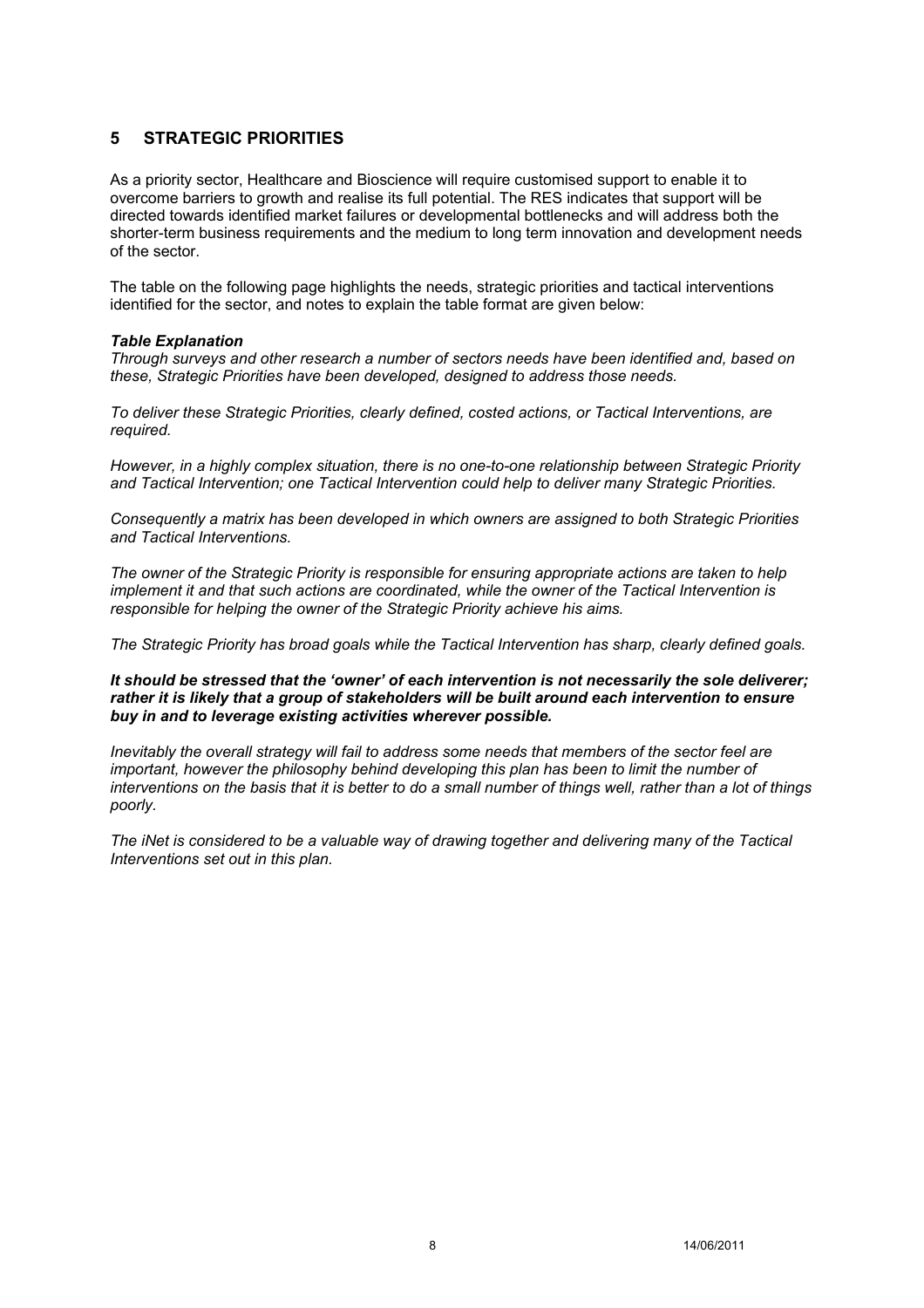|                                                                                                                                                                                                       |                                                                                                                                             |                                                                                                                                                                                                                                               |                        | <b>A</b>                                                                |                                                                                                                                                         | <b>C</b>                                                                                                                                                                 | $\overline{D}$                                                                                                                                                                           |                                                                                                                                                                                           | TACTICAL INTERVENTION- HELPS TO DELIVER THE STRATEGIC PRIORITY                                                                                                                                                                                                                                     |                                                                                                                                                                                                            | - H -                                                                                                                                                                                                                                                                                                                                                                                                        |                                                                                                                                                | <b>J</b>                                                                                                                              | K                                                                                                           |
|-------------------------------------------------------------------------------------------------------------------------------------------------------------------------------------------------------|---------------------------------------------------------------------------------------------------------------------------------------------|-----------------------------------------------------------------------------------------------------------------------------------------------------------------------------------------------------------------------------------------------|------------------------|-------------------------------------------------------------------------|---------------------------------------------------------------------------------------------------------------------------------------------------------|--------------------------------------------------------------------------------------------------------------------------------------------------------------------------|------------------------------------------------------------------------------------------------------------------------------------------------------------------------------------------|-------------------------------------------------------------------------------------------------------------------------------------------------------------------------------------------|----------------------------------------------------------------------------------------------------------------------------------------------------------------------------------------------------------------------------------------------------------------------------------------------------|------------------------------------------------------------------------------------------------------------------------------------------------------------------------------------------------------------|--------------------------------------------------------------------------------------------------------------------------------------------------------------------------------------------------------------------------------------------------------------------------------------------------------------------------------------------------------------------------------------------------------------|------------------------------------------------------------------------------------------------------------------------------------------------|---------------------------------------------------------------------------------------------------------------------------------------|-------------------------------------------------------------------------------------------------------------|
| <b>NEED</b>                                                                                                                                                                                           | <b>STRATEGIC PRIORITY</b>                                                                                                                   | <b>MARKET FAILURE</b>                                                                                                                                                                                                                         |                        | ovide targeted grant or loan<br>funding towards specialist<br>equipment | B<br>Increase the scope and suppor<br>offered by Germinator/Biobate<br>Programmes                                                                       | Take the lead in ensuring<br>odation is coording<br>across region and needs are                                                                                          | rovide an integrated region<br>Network for Healthcare &<br>Binsol<br>nce Knowledge<br>Exchange                                                                                           | <b>E</b><br><b>Transform HEI businer</b><br>interaction through the<br>appointment of deep sector<br>specialist brokers that act<br>ross the entire research ba                           | -F<br>rive the development of a ma<br>research facility within the region<br>that will benefit business and<br>academia alike                                                                                                                                                                      | $\mathbf{G}$<br>prove access to European and<br>national funding through a<br>dedicated scheme                                                                                                             | Lead and coordinate specialist<br>business support infrastructure                                                                                                                                                                                                                                                                                                                                            | Continuation of the regulatory<br>affairs, clinical evaluation and<br>NHS procurement networks                                                 | care & Bioscience spe<br>training                                                                                                     | argeted support for o                                                                                       |
|                                                                                                                                                                                                       |                                                                                                                                             |                                                                                                                                                                                                                                               |                        | <b>BioCity</b>                                                          | <b>BioCity</b>                                                                                                                                          | <b>BioCity</b>                                                                                                                                                           |                                                                                                                                                                                          |                                                                                                                                                                                           | bioKneX                                                                                                                                                                                                                                                                                            |                                                                                                                                                                                                            |                                                                                                                                                                                                                                                                                                                                                                                                              | Medilink / NHS Inn. Hu                                                                                                                         |                                                                                                                                       |                                                                                                             |
| wledge of the regulato                                                                                                                                                                                |                                                                                                                                             | <b>MEs have difficulties</b>                                                                                                                                                                                                                  |                        |                                                                         | Integrate regulatory training                                                                                                                           |                                                                                                                                                                          |                                                                                                                                                                                          |                                                                                                                                                                                           |                                                                                                                                                                                                                                                                                                    |                                                                                                                                                                                                            | Link to regional & na                                                                                                                                                                                                                                                                                                                                                                                        | nce on regula                                                                                                                                  | raining in European & US<br>sgulations & legislation, quality                                                                         | tce service for app                                                                                         |
| ae of alob                                                                                                                                                                                            | latory barriers<br>cilitate access to the global marke                                                                                      | otiating regulatory barriers<br>ifficulty in accessing global healthcare                                                                                                                                                                      |                        |                                                                         | Merings into Germinator/Bio<br>vrogramme                                                                                                                |                                                                                                                                                                          |                                                                                                                                                                                          |                                                                                                                                                                                           |                                                                                                                                                                                                                                                                                                    | ovide market and technology                                                                                                                                                                                | atives                                                                                                                                                                                                                                                                                                                                                                                                       | cess to specialists                                                                                                                            | ems, staff roles, system<br>on, other spec<br>.<br>Ialist mles<br>wide market and procurement                                         | national regula                                                                                             |
|                                                                                                                                                                                                       |                                                                                                                                             |                                                                                                                                                                                                                                               |                        |                                                                         |                                                                                                                                                         |                                                                                                                                                                          |                                                                                                                                                                                          |                                                                                                                                                                                           |                                                                                                                                                                                                                                                                                                    | mation to support funding                                                                                                                                                                                  | rovide support that encourages<br>MEs to innovate in their<br>pproaches to markets:<br>acilitate access routes into<br>realistic systems in the provide mechanism for<br>featurist stategic relationships assessment of health economics<br>Establish strategic relationships assessment of health<br>international quangos.<br>Strategic and the compared st<br>ces with other SMEs.<br>upply chain events. | Guidance on regulations<br>Identification of NHS contacts,<br>racts, tenders & support w                                                       | nina                                                                                                                                  | 50% company subsidy for N.<br>America / W. Europe focused<br>support not covered by current<br>UKTI policy. |
| 3 1) Improve knowledge flow between<br>crease inter-organisation trade<br>Helps create and embed an<br>eurial and innovative cultu                                                                    | Engineer sub-regional cluster growth to A self sustaining critical mass of create a better environment for businesses has not vet developed | inesses has not yet developed and s<br>rvention is required to engineer this.                                                                                                                                                                 | BioCity                | Target grants/loans to identified<br>t spots                            | Use Germinator/Biobator to<br>crease the number & quality of<br>inovation led companies within<br>he "hot spots"and accelerate the<br>itial development | Ensure accommodation for new Target knowledge exchange<br>& existing innovative compan<br>is within identified hot spots                                                 | ties to identified "hot spots                                                                                                                                                            |                                                                                                                                                                                           | Locate facility within one of the<br>geted hot spots                                                                                                                                                                                                                                               | Link funding with development of<br>intres of excellence where<br>Jse EU funding to secure<br>ternational supply chains for<br>eqional healthcare businesses                                               | Ensure support can be accessed<br>m all "hot spot" locations                                                                                                                                                                                                                                                                                                                                                 |                                                                                                                                                | Target the provision of training into Use "Hot spots" to disseminat<br>ntified "hot-spots"                                            |                                                                                                             |
| <b>Improved product and process</b><br>evelopment through high quality<br>rovision of support with greater<br>mplification and better strategic                                                       | pordinate the provision of specialis<br>ness suppor                                                                                         | Inderperformance in new product and<br>process development.<br>Low adoption of innovation & under<br>stment in research by SMEs                                                                                                               |                        | Ise funding route to                                                    | minator/Biobater will be one<br>municate available business route by which specialist busine<br>port.                                                   | Ensure accommodation is linke<br>with business support outposts                                                                                                          | Ensure knowledge exchange is<br>ntegrated into wider business<br>support and that both can be<br>accessed from each other as a<br>oint of entry.                                         | rovide access to HEI IP and<br>process development<br>capabilities.<br>Increase access by SMEs to<br>HEI infrastructure.                                                                  | Ensure support appropriately                                                                                                                                                                                                                                                                       | sure support is appropriately<br>ked to other initiatives                                                                                                                                                  | LHT specialist to link companies<br>with support provision including<br>Business Link.<br>Business Link.<br>Provide support for healthcare<br>product and process developm<br>via MAS+ programme<br>Support Business Intelligence of<br>market size and value for<br>innovative new product and<br>process development.                                                                                      | idance & updates<br>Ensure regulations are considered & clinical trials<br>throughout product development                                      | oduct testing, clinical evaluation,                                                                                                   | Ensure support appropriately                                                                                |
| acilities appropriate to a company's<br>age of development                                                                                                                                            | oordination and development o<br>edation and facilities.                                                                                    | The sector is not sufficiently well<br>reloped for private enterprise to be<br>tractive to private enterprise to fill the<br>aps in the accomodation ladder. Neithe<br>will it look sufficiently far ahead to<br>ess future facilities needs. | <b>lioCity</b>         |                                                                         |                                                                                                                                                         | Liaise with all agencies involve<br>in developing strategic plans fo<br>sub regions. Ensure overall<br>regional plan is developed                                        |                                                                                                                                                                                          | Provide access to HEI facilities,<br>services and consultancy to<br>address differing needs of<br>SMEs.<br>Provide input into company<br>research needs to help plan<br>future provision. | Coordinate with the development<br>of other research-based facilities<br>Lead identifying the opportunity,<br>raising funding and ultimate<br>reation of facility.                                                                                                                                 |                                                                                                                                                                                                            | Ensure that access to support is<br>included where facilities are<br>veloped.                                                                                                                                                                                                                                                                                                                                |                                                                                                                                                |                                                                                                                                       |                                                                                                             |
| 6 To take adv<br>ortunities                                                                                                                                                                           | ness intelligence                                                                                                                           | arket trends                                                                                                                                                                                                                                  |                        |                                                                         | ator/Biobator will be one<br>erminator/Biobator will be one<br>oute by which high level busine<br>ce is accessed.                                       |                                                                                                                                                                          | Jse business intelligence<br>pabilities to suport compa<br>decision making with regard<br>knowledge transfer.                                                                            |                                                                                                                                                                                           |                                                                                                                                                                                                                                                                                                    |                                                                                                                                                                                                            | tain pool of specia<br>entors & advisors.<br>The business intelligence<br>services including Globalwatch<br>and Pera technology promoters<br>support exploitation of future<br>arket opportunities                                                                                                                                                                                                           | ision of regulation updates &<br>anges<br>rovision of NHS market                                                                               |                                                                                                                                       |                                                                                                             |
| To raise the profile of the East<br>Ithcare & Bioscience<br>ustrial & academic activities and<br>thereby benefit local companies<br>through improved recruitment,<br>ndraising and revenue generating | coordinate and create a regional<br><b>Healthcare &amp; Bioscience</b>                                                                      | No current coordinated regional brand for<br>nmunication and marketing plan for EM LHT leading to diffuse and ineffective<br>message. Loss of opportunities to more<br>established regions                                                    |                        |                                                                         | Germinator/Biobater will be<br>omoted in a coordinated way<br>vith other sector activities and wil<br>use common messages.                              | Ensure accomodation sites act Ensure that all groups across<br>as access points for delivery of the sector receive a consistant<br>ssage.                                | ssage                                                                                                                                                                                    |                                                                                                                                                                                           | use novel deep sector specialist Ensure the chosen opportunity fits<br>approach to highlight activities in with the overall message on<br>the region. Ensure strengths in the region. Ensure<br>Shout about regions successes development of the facility is fully<br>coloited for marketing purpo |                                                                                                                                                                                                            | Communication of what's<br>available<br>mmunicate the market to high<br>net worth individuals outside the                                                                                                                                                                                                                                                                                                    |                                                                                                                                                | romote all sector-related training<br>clivities in a coordinated way<br>Single point of information for<br>werything that's going on. |                                                                                                             |
| To make best use of the regional<br>nce base                                                                                                                                                          |                                                                                                                                             | <b>Transfer exploitation of Technology and A failure to leverage the science base</b><br>now-How<br>Difficulty accessing support from HFIe                                                                                                    | <b>X</b> neX<br>ioKneX | Target funding to support HEI-                                          |                                                                                                                                                         |                                                                                                                                                                          | Jtilise knowledge exchange<br>rokerage for Business- HEI<br>vide Innovation portal to<br>ase frequency of HEI-SME<br>aboration                                                           | Use specialist brokers to<br>Coordinate business HEI<br>Interaction to increase numbe<br>f collaborations and access to<br>M knowledge bas                                                | Integrate Academic and Industrial<br>research within same facility.<br>Economies of scale and increase<br>merav                                                                                                                                                                                    |                                                                                                                                                                                                            | Use business support<br>infrastructure to direct companie<br>towards specialist support for<br>access to new technologies                                                                                                                                                                                                                                                                                    | Liaison with NHS & companies to<br>facilitate access                                                                                           | Intellectual property managem<br>Life science & healthcare<br>entrepreneur action learning<br>elopment programme                      |                                                                                                             |
| Sufficient levels of appropriately skilled Build a high level skills base for the<br>and qualified personnel (repatriation<br>d training                                                              | gions Healthcare & Bioscience skills                                                                                                        | A lack of appropriately skilled and<br>alified personnel (repatriation and                                                                                                                                                                    |                        |                                                                         | Use Germinator to bring in<br>management talent from outsid<br>the region                                                                               |                                                                                                                                                                          | Map current and future regions<br>skill gaps, define emerging<br>inology needs and match<br>ith regional and national<br>raining provision.<br>crease regional industry<br>erience pool. |                                                                                                                                                                                           | Use the facility to build on skills<br>strengths in the region and<br>contribute to addressing future                                                                                                                                                                                              |                                                                                                                                                                                                            | Use company interactions to<br>understand business training<br>needs and feed into programme                                                                                                                                                                                                                                                                                                                 | Consider regulatory training needs Lead the developmnent of a<br>and incorporate into programme coordinated training programm<br>as necessary. | ordinated training programme<br>that addresses priority needs in the<br>ector (e.g. entrepreneurial<br>elopment)                      |                                                                                                             |
| An understanding of available fun-<br>irces, how to deliver value on<br>sting funding and how to make the<br>siness case for next round of                                                            | rease access to and take up of<br>ding for business growth and<br><b>PPROXIMATE COSTS (PER ANNUM)</b>                                       | A failure to access and use the ava<br>ding for innovation and lack of<br>list funding sources                                                                                                                                                | pCity                  | i0% loan/grant towards<br>uipment (max £50k). Easy to                   | Use Germinator as one of the<br>routes to access training in                                                                                            |                                                                                                                                                                          |                                                                                                                                                                                          | Increase access to funding for<br>collaborative R&D. Coordinate<br>nnovation funding to m <mark>axi</mark> i<br>ROI.                                                                      | Use facility to draw in further<br>inding for academic/business                                                                                                                                                                                                                                    | ovide access to expert<br>anisations and personnel to<br>Support regional, national and EU funding opportunities. Link with<br>R&D funds for innovative product existing schemes.<br>d process development | Ensure companies are<br>idequately informed of available                                                                                                                                                                                                                                                                                                                                                     |                                                                                                                                                | Link in with existing programmes<br>such as Connect InvoRed, to<br>ensure sector specialist needs and supplement where<br>ecessary.   |                                                                                                             |
|                                                                                                                                                                                                       |                                                                                                                                             | Total c                                                                                                                                                                                                                                       | £2,805,                |                                                                         |                                                                                                                                                         |                                                                                                                                                                          |                                                                                                                                                                                          |                                                                                                                                                                                           |                                                                                                                                                                                                                                                                                                    |                                                                                                                                                                                                            | £155,0                                                                                                                                                                                                                                                                                                                                                                                                       |                                                                                                                                                |                                                                                                                                       |                                                                                                             |
|                                                                                                                                                                                                       | <b>MEASURABLE OUTPUTS</b>                                                                                                                   | iNet ale                                                                                                                                                                                                                                      | £2,370,00              | \$575,000<br>companies supported each                                   | \$150.0<br>8 companies passing through<br>terminator each year. X<br>Jerminator each year. X<br>ompanies through Biobater                               | 640,000<br>Coordinating individual in place<br>and recognised as such.<br>Single reference source for all<br>property-related activities in the<br>region affecting LHT. | £60,000<br>egional R&D database<br>mpleted. Increase network<br>embership to 1000 registered<br>embers. Provide access to all HEIs demonstrated.<br>EM LHT business and HEIs             | £530,000<br>Additional hires in place.<br>Increased flow of SME<br>collaboration opportunites to                                                                                          | F60.00<br>New hire in post. Stakholder<br>engagement complete. Outline<br>plans developed.                                                                                                                                                                                                         | £280,00<br>10 companies supported each                                                                                                                                                                     | £155,000<br>40-50 companies supported each 30 companies supported each                                                                                                                                                                                                                                                                                                                                       | £340,000                                                                                                                                       | £180,000<br>120 people receiving training per                                                                                         | rted per<br>ar (to be agreed with UKTI)                                                                     |
|                                                                                                                                                                                                       | <b>TIMESCALE FOR INTERVENTION</b>                                                                                                           |                                                                                                                                                                                                                                               |                        | Scheme established Q1 08<br>First award Q2 08                           |                                                                                                                                                         |                                                                                                                                                                          |                                                                                                                                                                                          | nhanced database in place Q4 Sector specialists in place Q2                                                                                                                               | Hire in place Q2 2008                                                                                                                                                                                                                                                                              | irst submission Apr 2007                                                                                                                                                                                   | Sept 07 star                                                                                                                                                                                                                                                                                                                                                                                                 |                                                                                                                                                | Jan-08 Jan 08 onwards<br>Jun 08 start entrepreneur                                                                                    |                                                                                                             |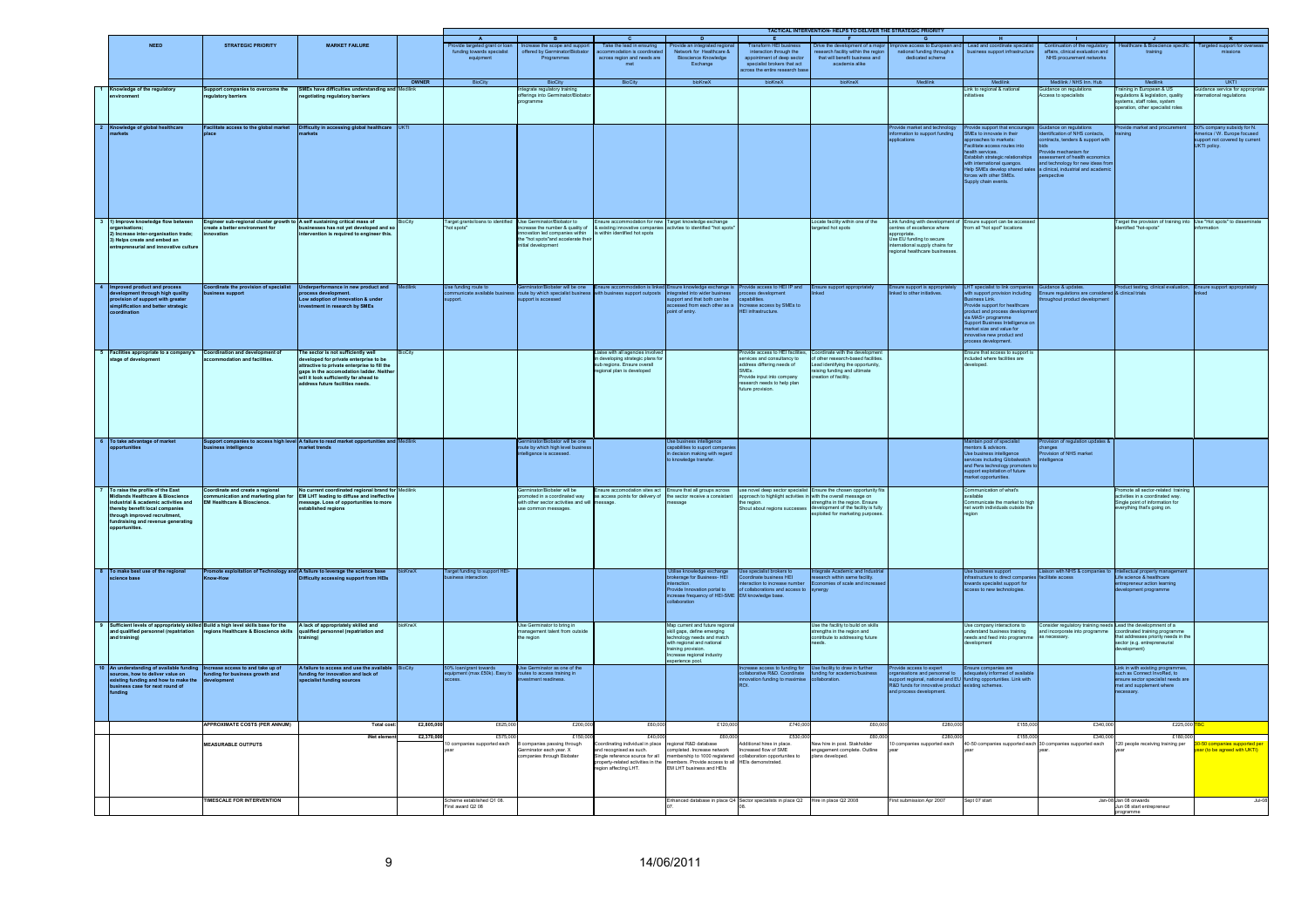# *5.1 Strategic Priority 1: Support companies to overcome the regulatory barriers*

# **Owner- Medilink EM**

# *Need*

To get a product, process or service to market requires an understanding of the regulatory requirements throughout the full development pathway from concept to penetrating the market. The life science and health technologies sector is heavily regulated and both the regulations and the ability to interpret them correctly are key to increasing the number of products entering the market (ref HITF report Nov 2004). The situation is complicated further by different regulations and Authorised Bodies in the various global markets.

# *Market Failure*

A lack of resource and skills within SMEs often results in a focus on the day to day business. This in turn means that regulatory requirements are becoming secondary considerations, which can result in a failure to understand or keep up to date with regulations, missed opportunities, or inappropriate regulatory conformance routes being taken for a target market. These issues particularly occur because an SME's regulatory role is often carried out by somebody with a multitude of other tasks and management do not appreciate what it means to the company.

# *Intervention*

A network for accessing regulatory requirements, updates and specialist help has been developed. The following tactical interventions will ensure that SMEs become more 'regulation aware' and remain so:

- (B) Integrate regulatory development support into Germinator/Biobater programmes
- (H) Link to national and regional business support
- (I) Continuation of the regulatory affairs network (which is currently due to stop in July 2007) to provide up to date guidance and access to specialists.
- (J) Training in global regulations and legislation
- (K) Targeted support for international trade guidance on appropriate regulations

# *5.2 Strategic Priority 2: Facilitate access to the global market place*

# **Owner- UKTI**

# *Need*

Within the UK the NHS remains the largest market for Healthcare and Bioscience products and services. It is estimated that the NHS expenditure on goods and services is in excess of £15 billion which represents a significant opportunity to regional business assuming they understand the access routes.

Globally, emerging markets are generally not the main focus of Healthcare and Bioscience SMEs because of resource issues and the availability of easier wins in key Western markets. With the USA constituting the largest world market for medical devices, c. 40%, and the European market, at c.32% is the second largest market<sup>1</sup>, these are the main focus of the majority of Healthcare and Bioscience SMEs.

# *Market Failure*

NHS purchasing is often not about the best products being bought. This is precipitated by established companies having the resources to interact with the NHS at all levels whereas

 1 MEDICAL DEVICES COMPETITIVENESS AND IMPACT ON PUBLIC HEALTH EXPENDITURE, *Study prepared for the Directorate Enterprise of the European Commission July 2005*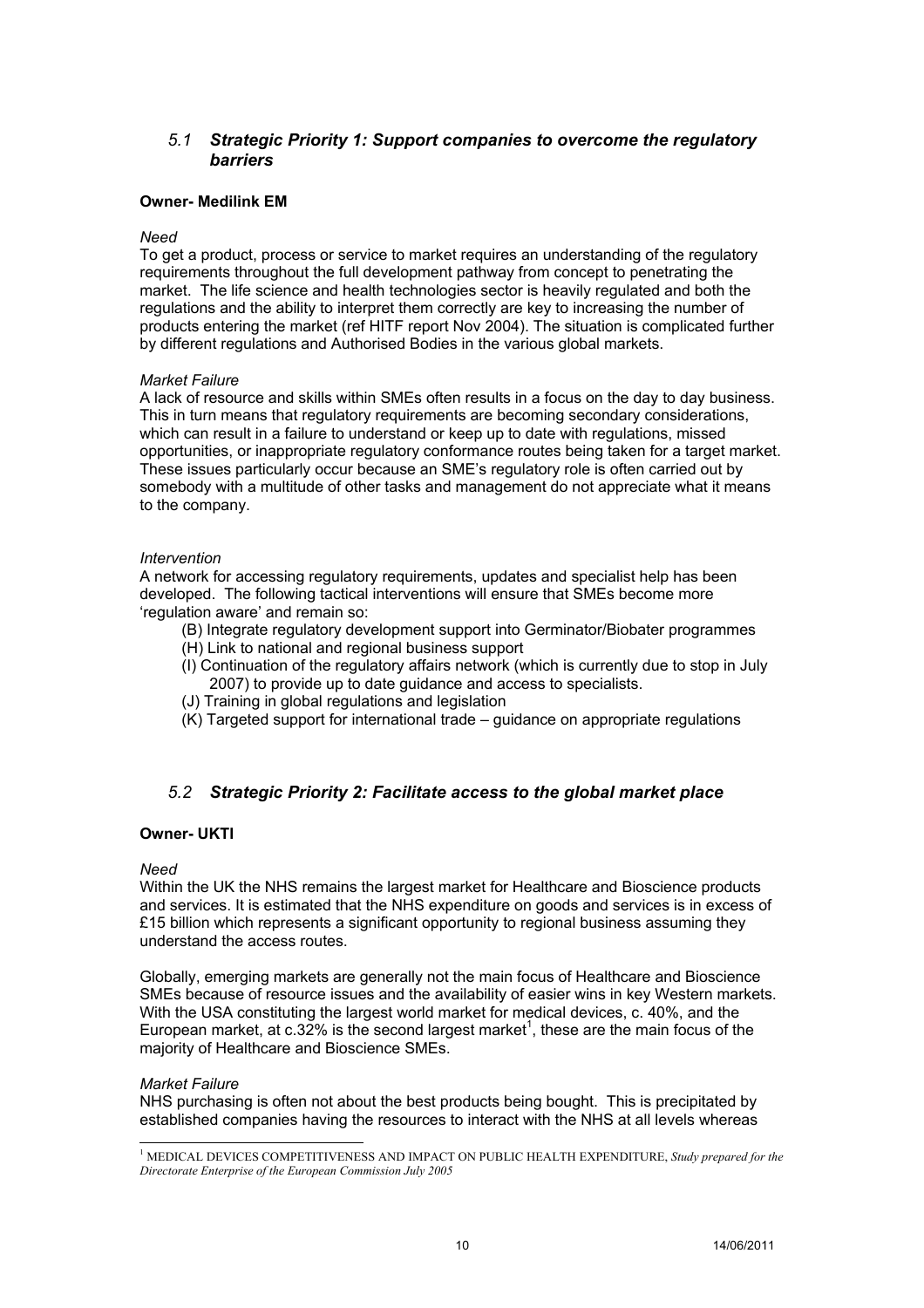SMEs often do not. Therefore, the benefits of innovations may not reach the market, even if the product is, by whatever measure, better.

A focus on the USA and Western European markets is strategically important to help the Healthcare and Bioscience sector's SMEs grow. Not least amongst the reasoning for greater liaisons with the USA is the fact that this is a potential source of investment funding to help Healthcare and Bioscience businesses move forward. UKTI provide valuable support to companies looking to undertake international trade and continued collaboration with all partners will continue in support of the recently published national strategy<sup>2</sup>. However, a focus on emerging markets and making good exporters better could result in some SMEs, who need support to succeed in international markets, not being sufficiently supported.

# *Strategic Intervention*

This strategy intervention is primarily delivered by the following Tactical Interventions:

- (G) Market trend and foresight analysis to support R&D applications
	- (H) Encourage SMEs to innovate in market approaches and facilitate access to global health service markets.
	- (I) Provide mechanisms for assessment of technology and health economics and facilitate access to NHS.
	- (J) Market understanding and procurement training
	- (K) Support for international missions

# *5.3 Strategic Priority 3: Engineer sub-regional cluster growth to create a better environment for innovation*

# **Owner- BioCity**

# *Need*

Companies benefit significantly from being within a critical mass of similar and related organisations (ref Porter). This has been further supported by the experience at BioCity in Nottingham. Critical mass:

- a) improves knowledge flow between organisations;
- b) increases inter-organisation trade;
- c) helps create and embed an entrepreneurial and innovative culture.

Furthermore, once a critical mass is achieved, the sector can develop a self-sustaining upward spiral.

There is a need therefore to build on the start that has been made within the region and to drive the creation of a critical mass of businesses in the sector.

# *Market Failure*

Once a critical mass of organisations in the sector has been reached it becomes self sustaining and continues to grow unaided. However, until that point is reached, active intervention is required as the marketplace is not sufficiently well developed to achieve this at the current stage. The evidence for the fact that critical mass has not yet been reached is demonstrated in many ways, for example:

- Limited dedicated and/or suitably skilled resource within professional services firms;
- No private sector activity in the development of facilities for life and health technology companies;
- Low level of investment or attention from investors outside the region;
- Limited management talent and the fact that a significant number of senior executives in local Healthcare and Bioscience businesses do not live in the region

# *Strategic Intervention*

The most efficient and effective route to achieve this is, logically, to focus resources on particular "hot-spots" within the region.

This Strategic intervention is primarily delivered by the following Tactical Interventions:

l <sup>2</sup> Prosperity in a changing world, UK Trade and Investment, 2006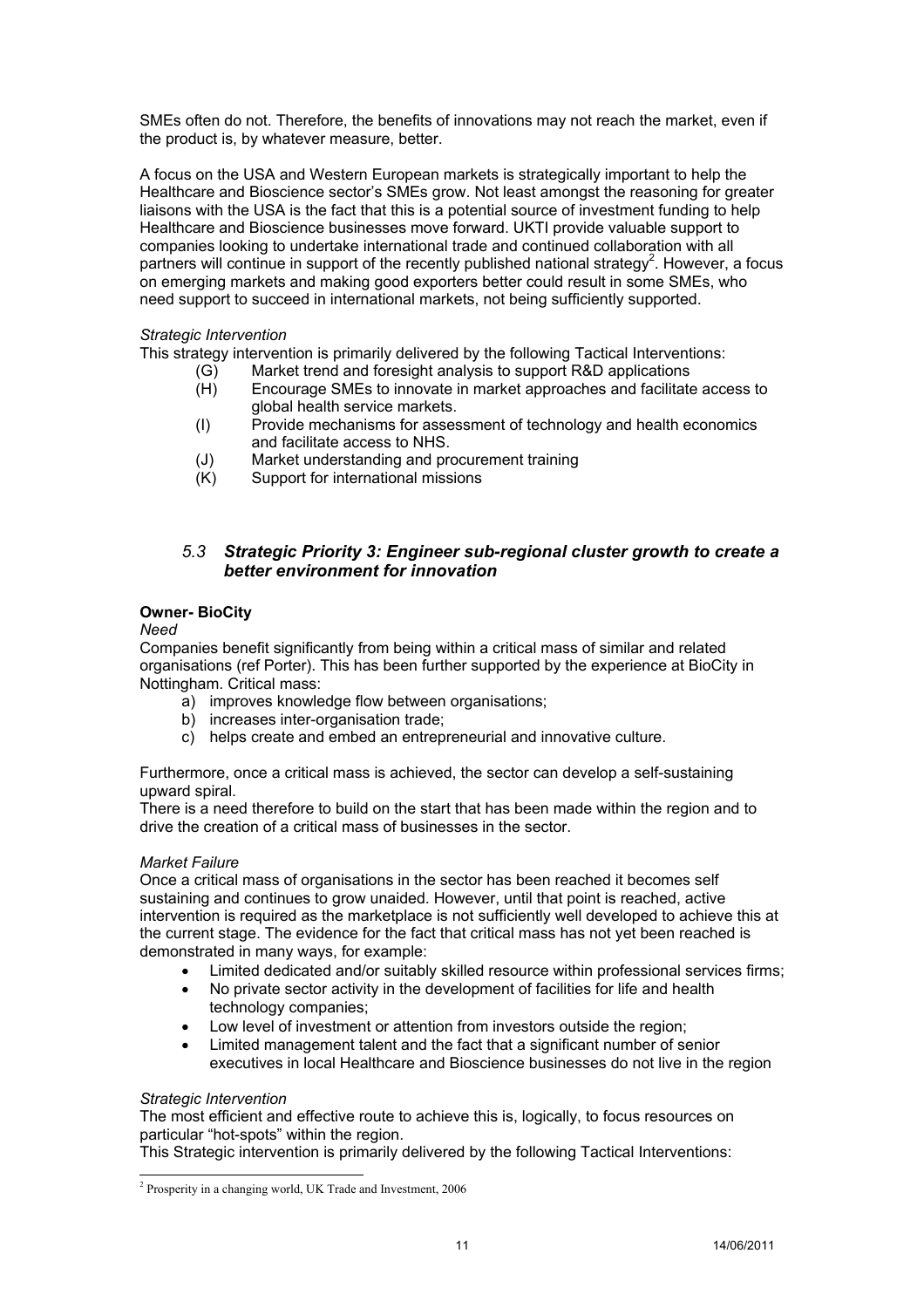- (B) Germinator/Biobater- increasing the number and quality of new businesses;
- (C) The development of facilities and accommodation;
- (F) Development of a major research centre;
- (J) Skills improvement.

# *5.4 Strategic Priority 4: Coordinate the provision of specialist business support*

# **Owner- Medilink EM**

*Need* 

The translation of knowledge into commercially successful products, processes or services is a key challenge to SMEs (ref Regional Innovation Strategy and Action Plan) to ensure they innovate and do not rely too heavily on old products or processes for their success.

# *Market Failure*

Only 4% of turnover from East Midlands businesses is attributable to new or improved products in the East Midlands, compared with a UK national average of 9% (ref RES evidence base). Empirical evidence shows a positive correlation between levels of innovation and economic performance and literature clearly demonstrates a benefit (ref OECD 2001):

- 1% increase in business R&D leads to 0.13% increase in multi-factor productivity (MFP)
- 1% increase in foreign R&D leads to 0.44% increase in MFP
- 1% increase in public R&D leads to 0.17% increase in MFP

# *Intervention*

To ensure successful commercialisation, specialist support, provided by those with experience of the sector, is needed from the initial concept idea, through development, to market exploitation. This strategic priority will therefore impact on all Tactical Interventions:

- (A) Communicate available specialist business support through targeted funding initiatives
- (B) Germinator/Biobator provide access routes to specialist support
- (C) New facilities must ensure access to specialist support
- (D) Knowledge exchange as an integrated component of support
- (E) Access to HEI capabilities
- (F) New facilities must ensure access to specialist support
- (G) Link to funding for R&D
- (H) Healthcare and Bioscience specialist will link SMEs to available support initiatives
- (I) Integrate regulations in to product and process development
- (J) Facilitate product testing, clinical evaluation, and clinical trials
- (K) Ensure product and process development is appropriate to global market

# *5.5 Strategic Priority 5: Coordination and development of accommodation and facilities*

# **Owner- BioCity**

# *Need*

If companies are to grow and succeed, they need affordable facilities that are appropriate to their stage of development. If early stage and start up facilities are not available, the number of companies within the region will inevitably be less than it otherwise could be. Similarly, once established, companies will need to be able to expand into appropriate accommodation within the region otherwise they could be lost to areas where such accommodation is available.

# *Market Failure*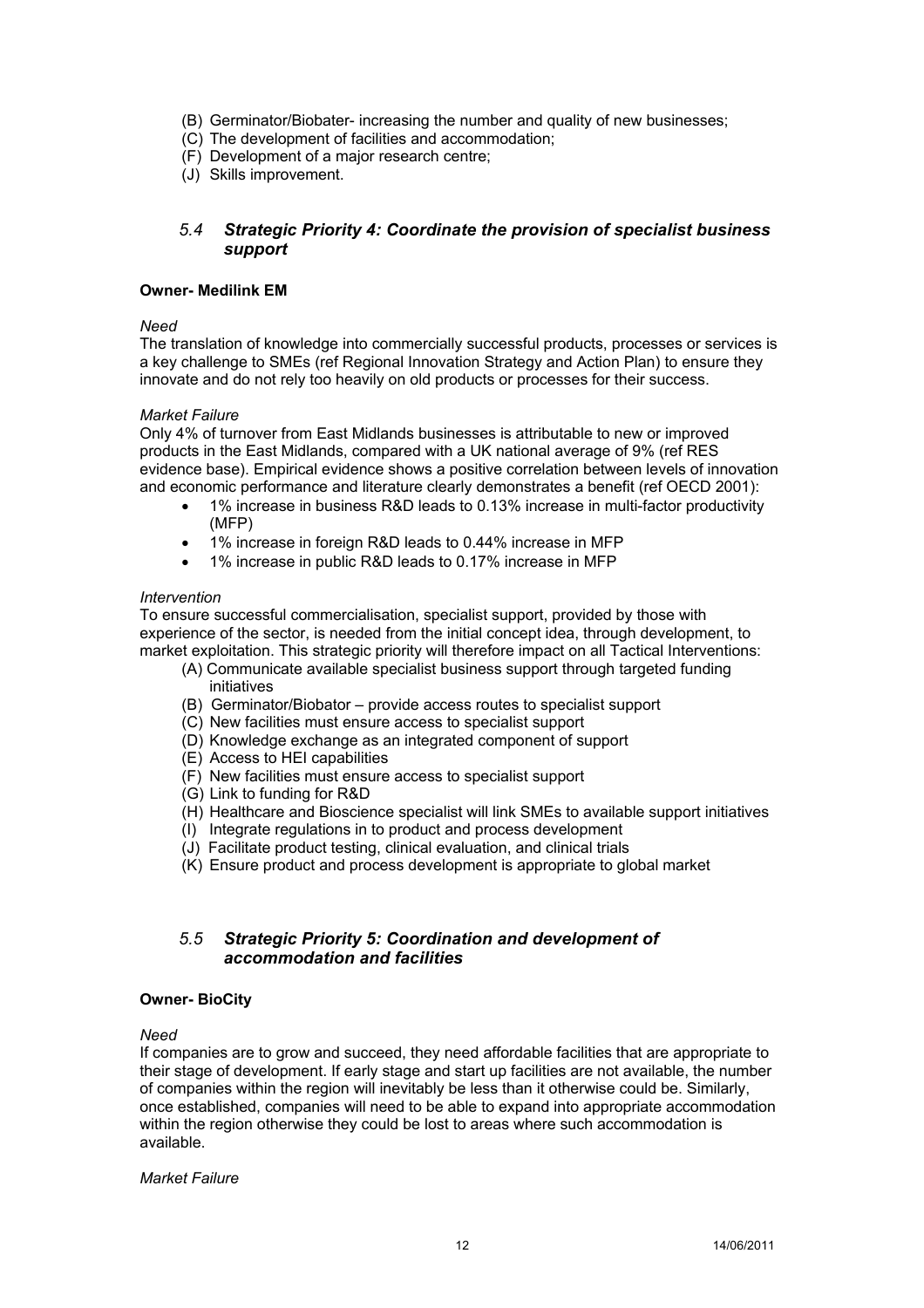Within the East Midlands, the sector is not yet sufficiently developed to encourage private enterprise to invest in the development of property for this sector on a speculative basis. Moreover, the provision needs to be coordinated and planned many years ahead of the need to ensure facilities are available at the appropriate time; this is not something that market forces will do.

# *Strategic Intervention*

A single organisation will lead the coordination and development of accommodation and other facilities for Healthcare and Bioscience businesses within the region. The primary role will be to ensure that potential gaps in the Healthcare and Bioscience property ladder are considered in future developments in key locations by becoming embedded within the network of organisations involved in property-related initiatives in the region. Secondary roles will include influencing the nature of the provision, for example, the integration of business support activities at the location.

# *5.6 Strategic Priority 6: Support companies to access high level business intelligence*

# **Owner- Medilink EM**

# *Need*

In order to take advantage of market opportunities, a company needs to understand the structure of that market, the drivers behind the market, the size of the market, future trends in the market. SMEs do not utilise market intelligence because of a number of factors, including not understanding the importance of the data, not being aware of the available information sources, costs of such information can be prohibitive to SMEs.

# *Market Failure*

A failure to read market opportunities and market trends can result in loss of business. There are a number of theoretical sources of market failure which would be expected to affect the costs of acquiring information necessary to inform international marketing strategies and the costs of overseas market entry. These are:

- **Under provision of public goods:** private-sector market incentives are generally insufficient to provide optimal quantities of public goods.
- **Network and intermediation failures:** social networks and intermediaries underpin international linkages and knowledge flows, and enable businesses to identify and gain access to overseas contacts and opportunities.
- **Informal barriers to market access:** issues arising in the practical implementation of rules for international trade and investment systems, or other less formal barriers such as .technical standards
- **Weaknesses in internationalisation skills:** market failures affecting the supply of internationalisation skills in the economy may limit their availability, particularly for young businesses. It may be necessary for firms to build up these skills internally to a significant extent, rather than buying them in. Weaknesses in internationalisation skills are likely to increase the costs of entering overseas markets as a result of pursuing sub-optimal marketing research and market strategies which waste resources. Since longer- established firms might be expected to have developed these skills, such weaknesses may particularly affect the performance of young innovative companies $3$ .

# *Strategic Intervention*

This strategic intervention is primarily delivered by the following Tactical Interventions:

- (B) Germinator/Biobator provide access to information
- (D) Intelligence for technology transfer decision making
- (H) Use of information, mentors & advisors to enable future market exploitation
- (I) Regulatory and NHS market intelligence for informed decision making

 3 DTI ECONOMICS PAPER NO.18, International Trade and Investment – the Economic Rationale for Government Support, JULY 2006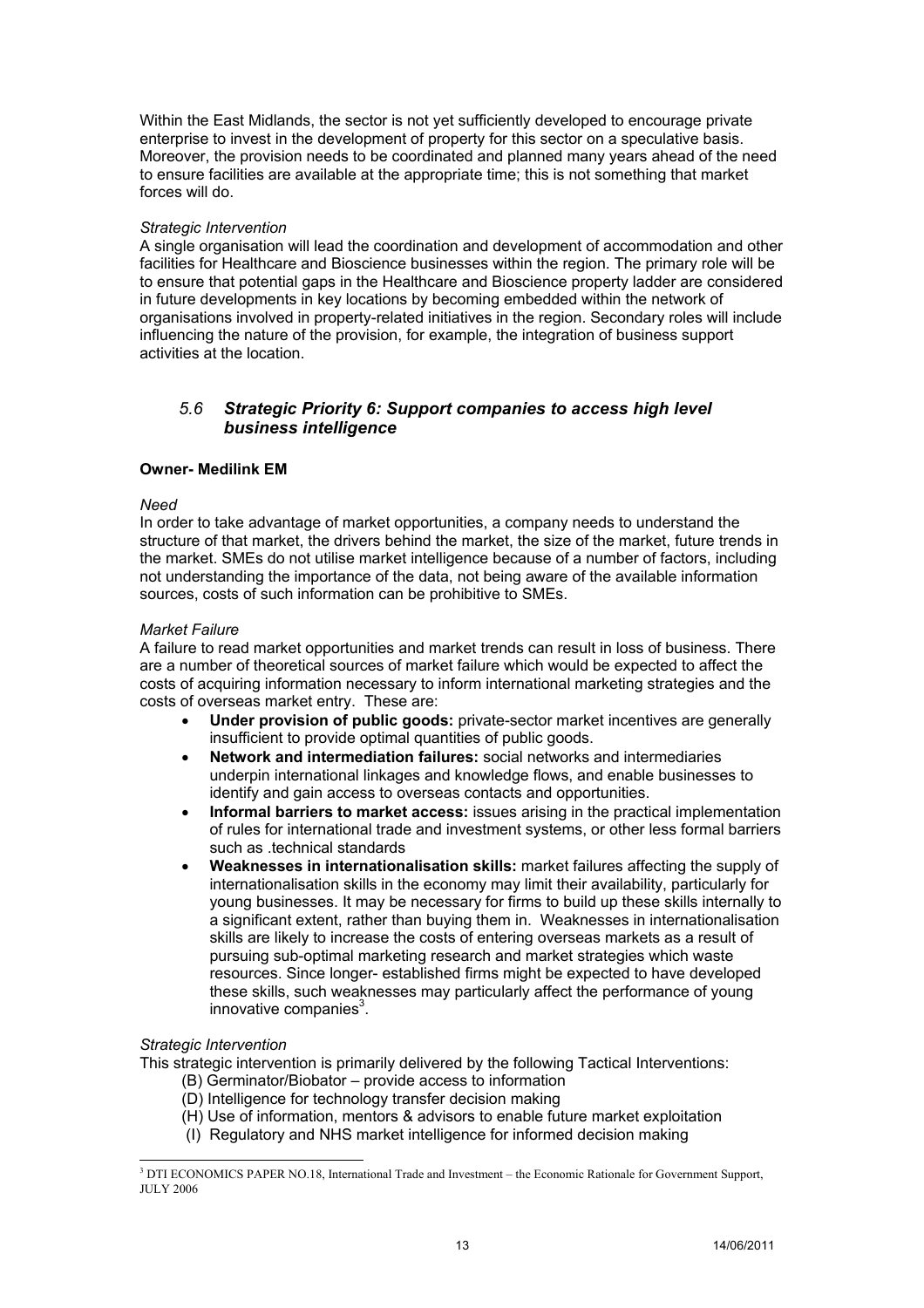(K) Global market information - current position and future trends

# *5.7 Strategic Priority 7: Coordinate and create a regional communication and marketing plan for East Midlands Healthcare and Bioscience*

# **Owner- Medilink EM**

# *Need*

Healthcare and Bioscience is a priority sector for the East Midlands. As such it has been identified as being of significant potential in raising many of the identified underperforming indicators within the region (see RES). In order for the region to accelerate the development of the Healthcare and Bioscience sector it is vital that the profile of Healthcare and Bioscience is raised.

# *Market Failure*

There are many notable successes within the EM Healthcare and Bioscience sector. However these achievements are not used effectively in underpinning the accelerated development of the sector. Likewise there is currently no coordinated consistent message that collectively highlights the East Midlands as a region of high quality science and innovative commerce. The lack of focus in developing a regional Healthcare and Bioscience plan means that opportunities that should come to the region are lost to other regions where a more integrated Healthcare and Bioscience sector is perceived.

Furthermore, it is critical to the successful creation of an effective pipeline of commercial entities that there is effective communication within the region to ensure that people are aware of the opportunities and support mechanisms available.

It is not sufficient to adopt a passive communication strategy, as this will not support the desired sector development in the required timeframe.

# *Strategic Intervention*

There is a critical need to bring together all aspects of EM Healthcare and Bioscience to create an effective sector communication strategy. The strategy will be centred on coordinating the message of an integrated Healthcare and Bioscience region that can demonstrate the successes and highlight the opportunities that exist within the region.

This Strategic intervention is primarily delivered by the following Tactical Interventions:

- (D) Germinator/Biobater- increasing the number and quality of new businesses;
- (E) The development of facilities and accommodation;
- (F) Provide an integrated network for Healthcare and Bioscience Knowledge exchange
- (G) Increase the breadth and depth of HEI-business interactions through targeted knowledge exchange brokerage.
- (G) Development of a major research centre;
- (H) Improve access to EU and National funding.
- (I) (H) Improving knowledge of existing funding through business support routesensuring coordination with existing initiatives such as GINEM;
- (K) Skills improvement.

# *5.8 Strategic Priority 8: Promote exploitation of Technology and Know-How.*  **Owner- bioKneX**

# *Need*

Increasing innovation within the region's companies is a key target of East Midlands Innovation and RES (see RES and Regional Innovation Strategy and Action Plan). While there are a number of complementary approaches that will be utilised to achieve this, arguably the most important is to increase access to innovative technologies and processes. Such access can either come from B-2-B interaction or from HEI-business interaction. While critical mass in the commercial sector is low at present within the region, the HEI network of 8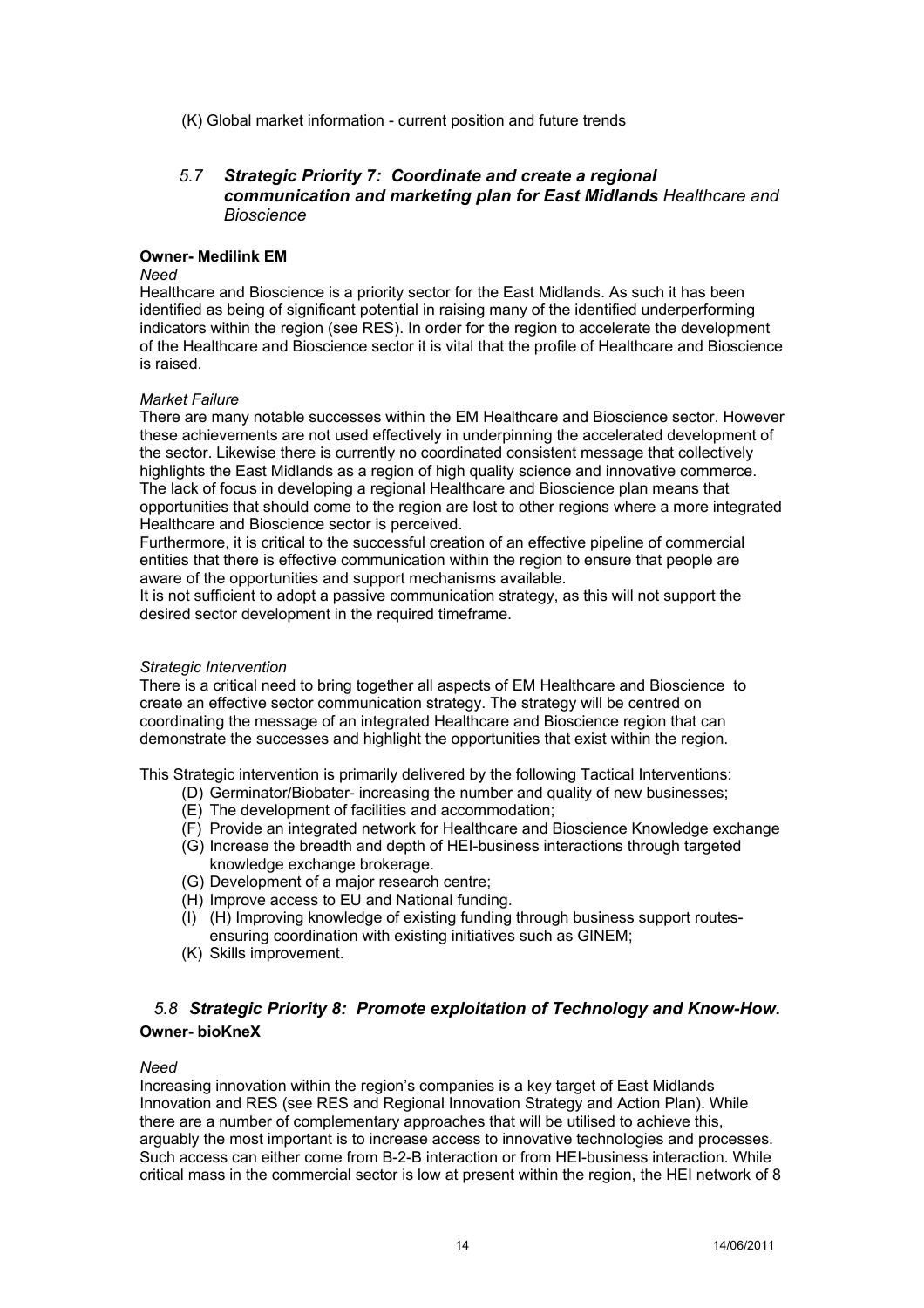Universities along with a larger number of FEIs is strong but not utilised to its fullest extent. Developing new paradigms for HEI-business interaction is a central theme of the Regional Innovation Strategy and Action Plan.

# *Market Failure*

Regional Innovation Strategy and Action Plan has identified HEI-business interaction and particularly SME interaction as being a market failure. This means that the Science base within the region is not being effectively utilised by the regions SME community. There are several areas where this failure manifests itself; Shortfall in skills training for industry, access to facilities and services that would accelerate businesses developing and access to intellectual property to drive value creation and thereby generate inward investment.

#### *Strategic Intervention*

Current ways of working do not give the desired levels of HEI-SME interaction in a way that is cost effective and appropriate for SMEs at different stages of their development. In order for this to be addressed there needs to be a change in the way HEIs and SMEs interact. This is a key component of the Innovation strategy and seeks to establish more effective pathways to achieve increased levels of innovation and make EM Healthcare and Bioscience companies more competitive. This will be achieved through the Knowledge Exchange and other mechanisms to provide targeted knowledge exchange brokerage to ensure the regions SME community has access to the right facilities, services and technology transfer. This has obvious additional benefit to the HEI community by increasing collaboration potential and access to additional funding.

# *5.9 Strategic Priority 9: Build a high level skills base for the region.*

# **Owner- bioKneX**

# *Need*

With an increasing number of high technology Healthcare and Bioscience companies setting up in the region there is a need for parallel increase in the number of skilled individuals to build and run them. Both Commercially and Technically qualified and experienced personnel are required to drive the growth of the sector moving forward:

- a) To meet the new technology needs of future companies, the region will need to access Science, Engineering and technical staff with the appropriate technical scientific and industrial backgrounds:
- b) Experienced senior management and commercial business development professionals are required to take start up companies from inception to SME status and beyond.

#### *Market Failure*

l

The Leitch review of skills<sup>4</sup> concluded that the 'UK's skills are not World class' and that this could potentially limit economic development. The East Midlands has not historically been recognised as a centre for Healthcare and Bioscience industry. With a few notable exceptions the sector's SMEs are small and early in their development. This means that attracting experienced senior professionals to the region has been difficult and retention within the area is unlikely unless there are new opportunities that retain experienced staff within the region.

HEIs play a key role in the provision of skills training to industry and the NHS, and will be an important factor in building a high level skills base. The Strategic Health Authority (SHA) also plays a significant role in training provision and, guided by National agendas, sets local priorities. In addition, Skills for Health and Skills for Care have important roles to play in determining the strategy for the modernisation of education.

<sup>4</sup> Leitch Review of Skills 'Prosperity for all in the global economy – world class skills', December 2006, HM Treasury report.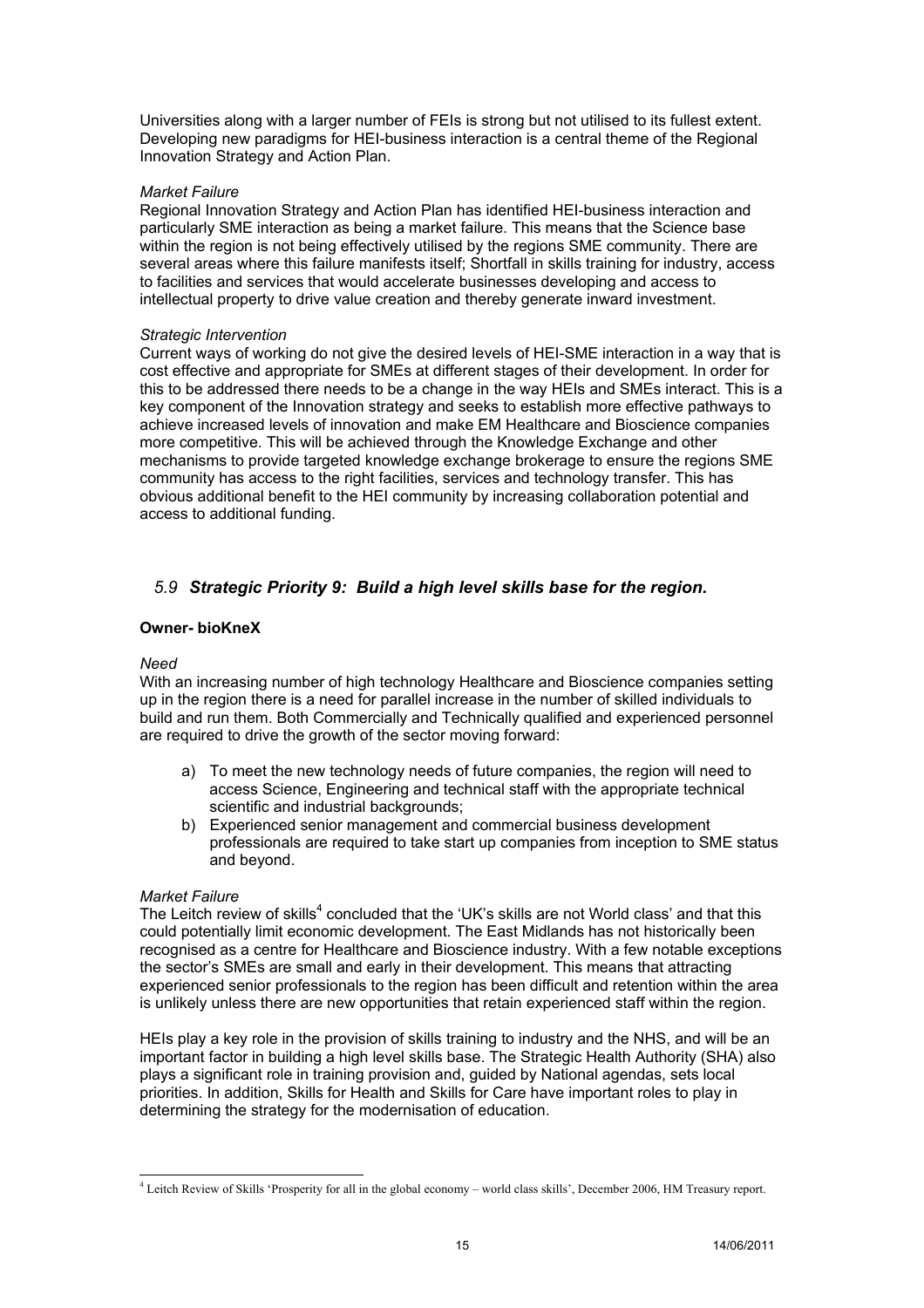For the Healthcare and Bioscience sector to achieve its potential, technical staff are needed in greater numbers and, in order to retain them within the region, there needs to be sector critical mass. Without such critical mass, personnel will not have job opportunities in the region (circulating staff) and hence will be pulled to regions with more established Healthcare and Bioscience sectors.

More accurate skill gap information is needed to guide HEI course construction and content as well as course type: vocational vs. academic and scientific vs. technical.

#### *Strategic Intervention*

The provision of a skilled Healthcare and Bioscience workforce is a priority for the sector. This will be achieved through defined tactical interventions as detailed below.

- (B) Germinator/Biobater- increasing the number and quality of new businesses;
- (D) Provide an integrated network for Healthcare and Bioscience Knowledge exchange
- (E) Increase the breadth and depth of HEI-business interactions through targeted knowledge exchange brokerage.
- (F) Development of a major research centre;
- (H) Business Support
- (I) Skills improvement regulatory.
- (J) Healthcare and Bioscience specific training

# *5.10 Strategic Priority 10: Increase access to and take up of funding for business growth and development*

# **Owner- BioCity**

#### *Need*

There is still insufficient investment flowing into Healthcare and Bioscience companies in the region, evidenced through company surveys and in comparison to other technology centres such as Cambridge. This stems from two key deficiencies:

- c) A shortfall in the absolute level of funds available to companies in the region;
- d) Companies lack of knowledge and failure to access those funding streams that are available, both private and public.

# *Market Failure*

Because the sector in the region is not sufficiently well developed companies have difficulty gaining the attention of large specialist investors. Furthermore, banks have trouble understanding the businesses and are often reluctant to lend to start up technology companies.

In addition, small companies with limited resources have trouble understanding the range of public funding available, and accessing it is often perceived to be overly complex, especially EU funding.

#### *Strategic Intervention*

The intervention focuses on strategies designed to increase both the availability of funding to companies in the sector, but also increase the take-up of funding that is already available.

In particular, this Strategic Intervention is delivered by the Tactical Interventions concerning:

- (A) The creation of a specialist grant/loan fund;
- (J) Increasing access to European Funding;
- (K) Improving knowledge of existing funding through business support routes- ensuring coordination with existing initiatives such as GINEM;
- (J) Improving training and skills of management.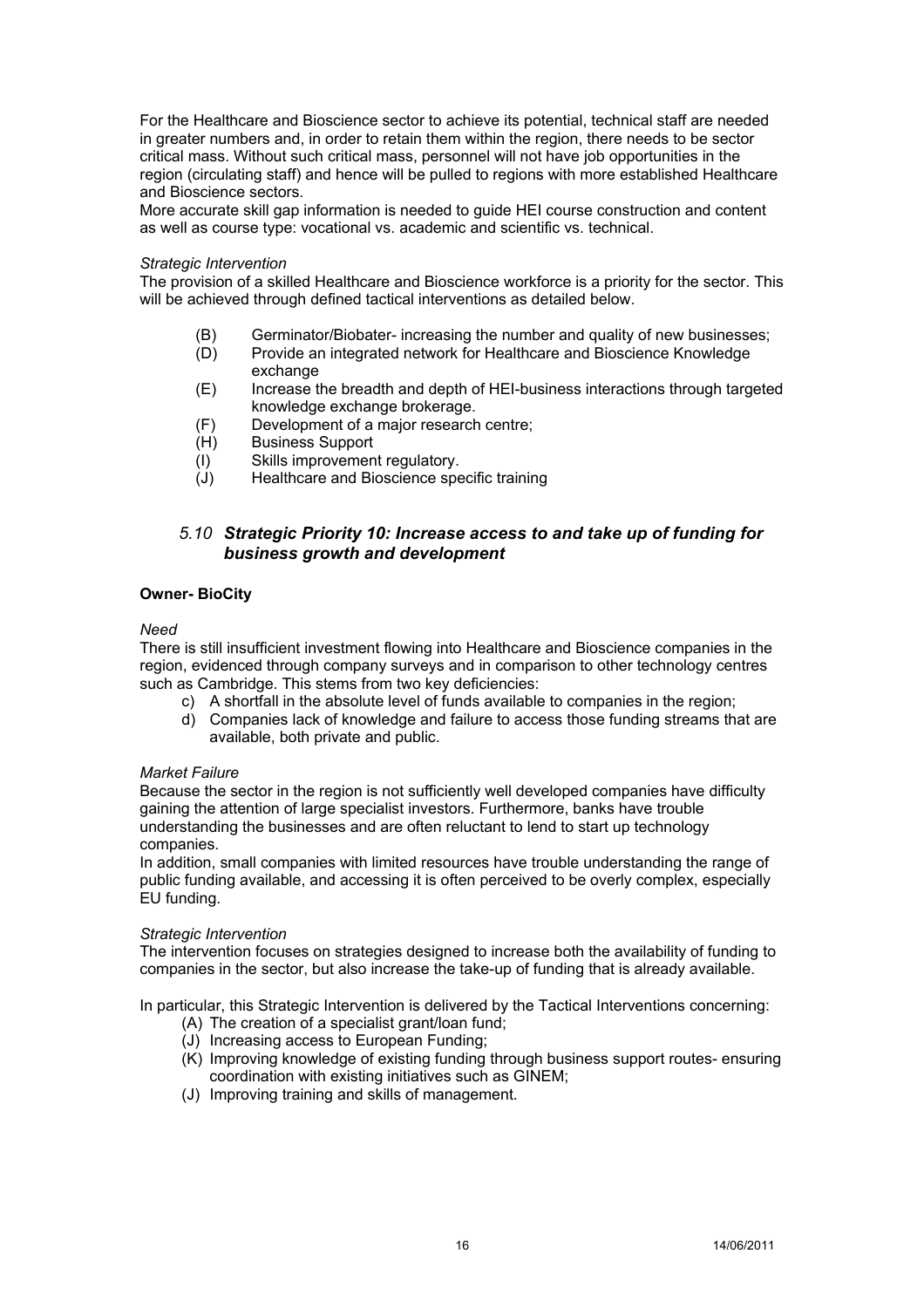# **6 TACTICAL INTERVENTIONS**

# *6.1 Tactical Intervention A: Provide targeted grant or loan funding to support investment in innovation*

# **Owner - BioCity**

# *Description*

A fund will be established which would provide grants or, ideally low interest loans, to SMEs that are investing in high technology equipment to expand or improve the productivity of their business. The grant/loan would be of an amount that is significant to the company, for example £50,000, and would contribute up to 50% of the cost of the equipment. It is possible that this funding could be further linked to the requirement for collaboration and it could be geographically targeted to drive sub-regional clustering.

The loan model is preferred in order to make the fund as evergreen as possible. It is envisaged that there would be a two year interest free period after which the company would be required to repay the loan within two years and incur interest at a percentage above bank base rate.

# *Delivery*

The fund would be managed by BioCity who would employ a manager to promote the fund, process applications and manage the relationship with the company on an ongoing basis.

# *Cost & Funding*

Up to ten loans of up to £50,000 would be made each year for a total of £500,000. In addition, a manager's salary and overhead would need to be paid at £50-£70,000, and overheads of £55,000.

This programme is very much aligned to the Innovation strategies of "Delivering High Quality Innovation Support" and "Fostering enabling and Emerging Technologies" by encouraging SMEs to invest in new equipment and adopt new technologies.

For the first three years it is envisaged that this would be funded through the iNet, after which point BioCity would underwrite any shortfalls in the annual fund due to bad debts and cover the cost of the manager.

# *Outcomes*

The primary outcome will be the support of up to 10 companies per annum to invest in new equipment that will improve the performance of their business. This links to the following RES Strategic Sub Priorities

- 2d- Overcoming barriers to SME growth
- 3a- Increasing investment in R&D
- 3b- Helping Existing Businesses Deploy Technologies and Processes
- 3c- Resource efficiency through effective use of technology and management practices
- 3d- Translating scientific excellence into business success
- 3e- Growing the region's key sectors

# *Strategic Priorities Affected*

- (3) Engineer sub-regional cluster growth
- (4) Provision of specialist business support
- (10)Increase access to and take up of funding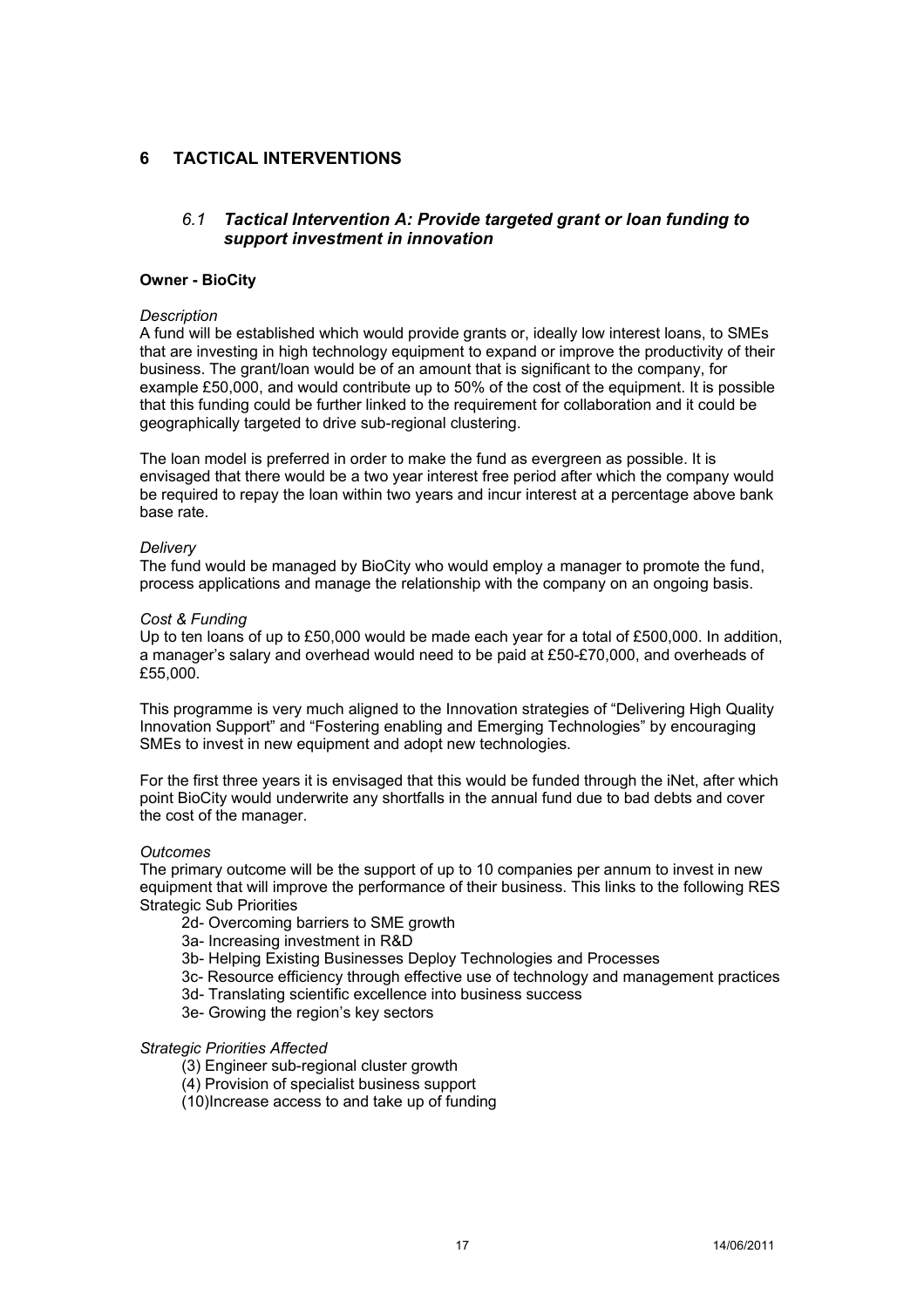# *6.2 Tactical Intervention B: Increase the scope and support offered by the Germinator and Biobater programmes*

# **Owner - BioCity**

# *Description*

The Bioscience Germinator is currently running as an ERDF funded pilot project in collaboration with Nottingham Trent University and The University of Nottingham. The programme is designed to work with very early stage business opportunities and accelerate their development by providing a range of business support including a hands-on, part time manager to drive the business forward. The programme started in May 2006 with a target of supporting 4 companies at a time, however demand is such that 5 companies signed up to the scheme by October 2006. The aim of the scheme is to:

- 1) accelerate the development of start up businesses
- 2) improve their quality and set them on a firm footing;
- 3) act to draw through more opportunities and thereby encourage entrepreneurial activity, particularly in academic researchers.

The Biobater is a Leicester University initiative which operates in the area slightly before that of the Germinator, encouraging academics to come forward with commercial opportunities and supporting them in the early development of these.

In both cases resources limit the geographical scope (Germinator can only operate in Objective 2 areas) and the volume of activity. It is already becoming clear than an expansion of the resources available to these operations could have a significant impact on output.

# *Delivery*

BioCity currently delivers the Germinator pilot and it is proposed that BioCity will work in collaboration with NTU and Leicester, Nottingham and Loughborough Universities to further expand and coordinate the Germinator and Biobater.

# *Cost and Funding*

The Germinator pilot is relatively cost efficient and could be significantly expanded for approximately £200,000 per annum. This programme fits within the Innovation strategies of "Delivering High Quality Innovation Support" and "Fostering enabling and Emerging Technologies" by encouraging the successful development of new, innovative companies. Consequently it is envisaged that £150,000 of the annual funding would be from the i-Net and £50,000 from BioCity/ERDF.

# *Outcomes*

The Germinator would support 8 companies per annum in their initial phases of development (24 over three years). Each of these companies would be expected to create an average of two new jobs over the period, i.e. 48 new knowledge-based jobs.

This Tactical Intervention links to the following RES Strategic Sub Priorities

- 2d- Overcoming barriers to SME growth
- 3a- Increasing investment in R&D
- 3d- Translating scientific excellence into business success
- 3e- Growing the region's key sectors

# *Strategic Priorities Affected*

- (1) Support companies to overcome regulatory barriers
- (3) Engineer sub-regional cluster growth
- (4) Provision of specialist business support
- (6) Access to high level business intelligence
- (7) Regional communications and marketing
- (9) Build high level skills base

(10)Increase access to and take up of funding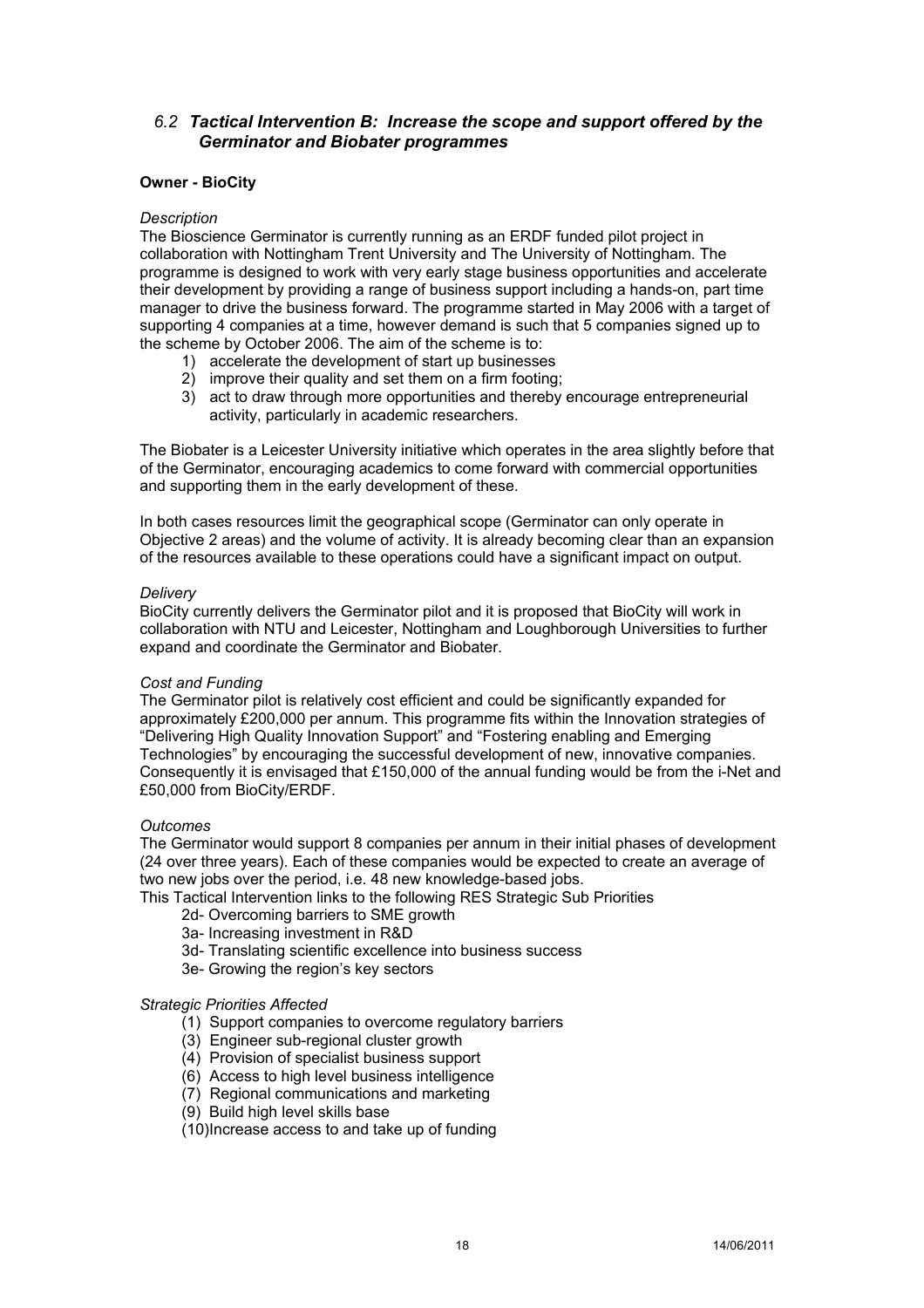# *6.3 Tactical Intervention C: Take the lead in ensuring accommodation needs of the sector across the region are met*

# **Owner - BioCity**

# *Description*

There are many initiatives currently looking at technology-based employment accommodation across the region as well as studies to consider future demand. Although there is communication between the various elements, there is no single organisation or individual that is considering how the jigsaw fits together as a whole. Consequently there is a risk of opportunities or needs being missed or, conversely, duplicated.

This role requires initial work to pull together all existing initiatives to enable the big picture to be seen and then on an ongoing basis become networked into these and future initiatives to ensure the picture remains current. In addition, there will be a need to seize opportunities for Healthcare and Bioscience -related employment land as and when they become available so as to secure them for future development within the "hot-spots".

# *Costs and Funding*

This would require a half-time post with an estimated cost of £60,000, including overheads. The intervention is aligned with the Innovation Strategy for the Region, in particular "Creating an Effective Environment for Innovation", consequently it is envisaged that this post would be 2/3 funded through the iNet and 1/3 from BioCity.

# *Outcomes*

The primary outcomes would be:

- (a) Establishment of a structure for the coordinated development of Healthcare and Bioscience accommodation in the region with a figurehead to lead it;
- (b) A pulling together in a single point of reference all existing property-related initiatives that impact the Healthcare and Bioscience sector.

# The following RES sub strategies are impacted:

- 2d Overcoming the barriers to SME growth
- 3e Growing the region's key sectors
- 7a Development Land

# *Strategic Priorities Affected*

- (3) Engineer sub-regional cluster growth
- (4) Coordinate the provision of specialist business support
- (5) Coordination and development of accommodation and facilities
- (7) Regional communication and marketing

# *6.4 Tactical Intervention D: Provide an integrated regional network for Healthcare and Bioscience knowledge exchange.*

# **Owner - bioKneX**

# *Description*

In order for The EM Healthcare and Bioscience sector to develop innovative products and processes, the various parts of the sector both public and private need to work in conjunction to provide an infrastructure that will provide mechanisms for effective knowledge exchange. Three of the EMs HEIs have already established bioKneX as the principle knowledge exchange organisation for East Midlands bioscience. This Higher Education Funding Council for England (HEFCE) funded organisation has also attracted EU funding from *emda* and is seen as an exemplar of best practice in the utilisation of IT systems in this area (EU and Independent consultation). It has established a network of over 600 members representing; Major companies, SMEs, support organisations, HEIs, schools and individuals. The further development of this network is a critical component of providing enhanced knowledge exchange opportunities to companies and researchers within the region.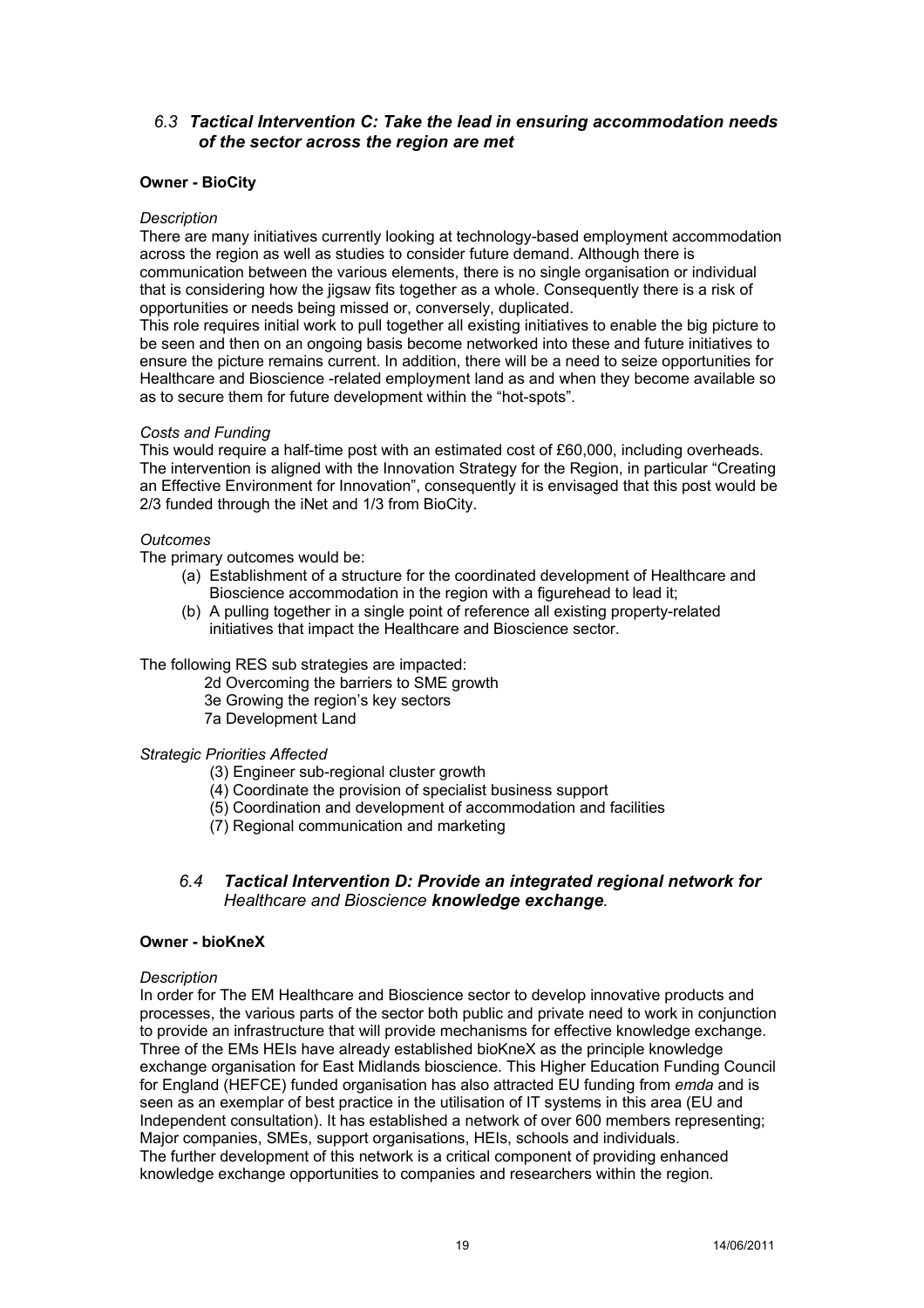# *Delivery*

The further development and maintenance of the network will be undertaken by bioKneX. Through this network, the regions Healthcare and Bioscience needs are addressed on multiple fronts, and its aims and objectives fit closely with those of the Innovation strategy and establishing the healthcare iNet.

# *Cost & Funding*

The construction and operation of the knowledge exchange network was part financed through EU funds and is maintained by bioKneX through HEFCE funding. In order to expand this activity there is a critical need for additional business development staff. Part of this would best serve the iNet if it were a joint post with one of the other delivery organisations, most probably NHS Innovation Hub, or Medilink, and would become a core component of the iNet.

One fully overheaded FTE (Full time equivalent) £60,000 provided by bioKneX. One fully overheaded FTE £60,000 as a joint post

This programme is very much aligned to the Innovation strategies of "Delivering High Quality Innovation Support" and "Fostering enabling and Emerging Technologies" by encouraging closer collaboration between SMEs and HEIs and providing knowledge exchange support.

# *Outcomes*

The primary outcomes would be:

- (a) The primary outcome will be the support of the Innovation strategy and enhancing the access to knowledge exchange processes across the region.
- (b) Access to sector specific knowledge
- (c) Closer alignment of industry needs with HEI capabilities and capacity.
- 

This links to the following RES Strategic Sub Priorities:

- 2d- Overcoming barriers to SME growth
- 3a- Increasing investment in R&D
- 3b- Helping Existing Businesses Deploy Technologies and Processes
- 3c- Resource efficiency through effective use of technology and management practices
- 3d- Translating scientific excellence into business success
- 3e- Growing the region's key sectors

# *Strategic Priorities Affected*

- (3) Engineer sub-regional cluster growth
- (4) Coordinate the provision of specialist business support
- (6) Support Companies to access high level business intelligence
- (7) Coordinate and create a regional communication and marketing plan
- (8) Promote Exploitation of technology
- (9) Build a high-level skills base for region

# *6.5 Tactical Intervention E: Increase the breadth and depth of HEI-business interaction through targeted knowledge exchange brokerage.*

# **Owner - bioKneX**

# *Description*

To transform the way businesses and academic centres interact, we propose a radical new approach which involves the appointment of a small number of roving deep-sector specialists in technology brokering.

No single institution within the region can justify the cost of an expert in a particular field who is able to maintain a thorough understanding of both the research base and the industrial base in that area. Historically therefore, technology transfer offices have needed to appoint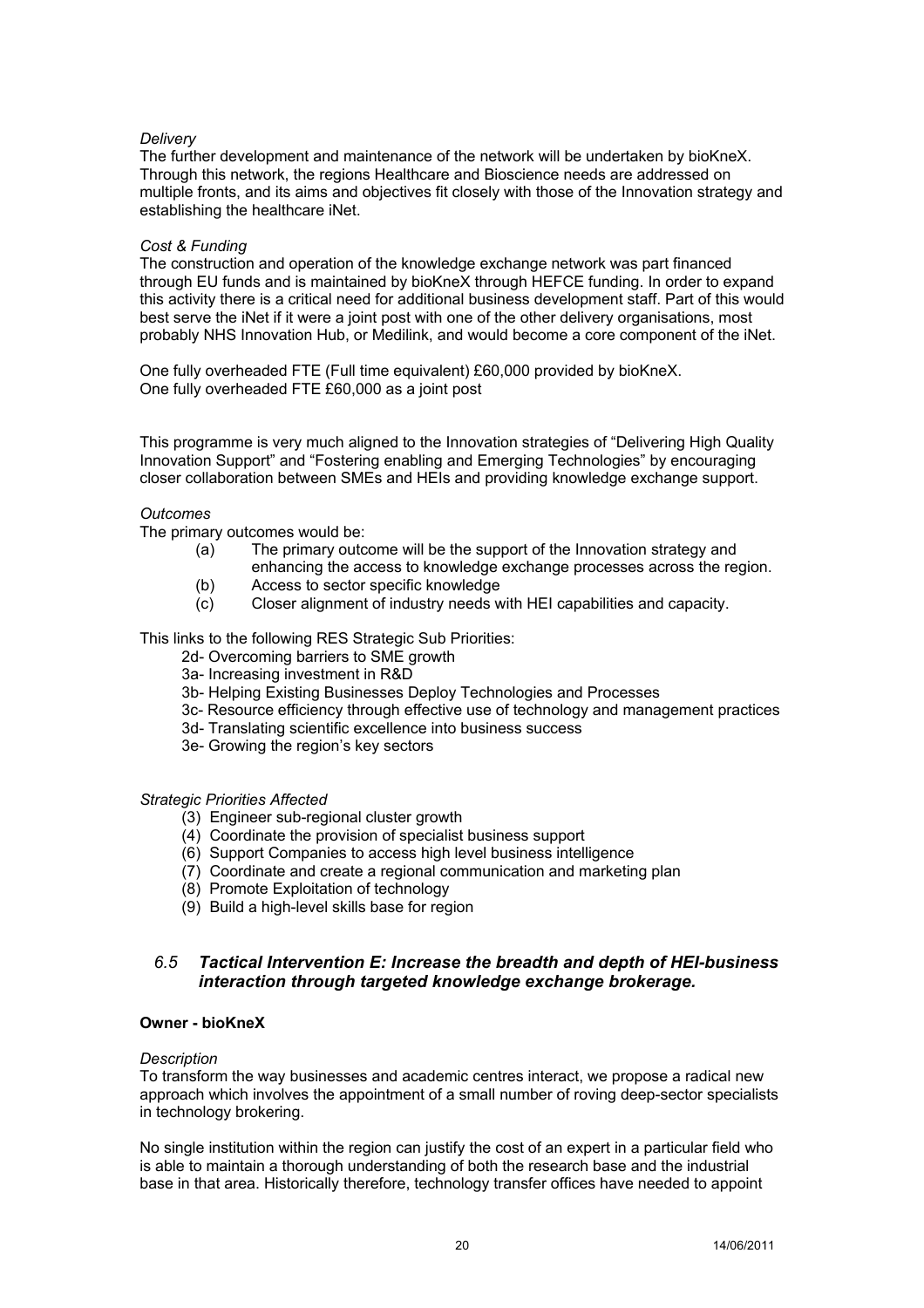generalists who have to work across a wide range of fields and inevitably cannot develop the required depth of knowledge to be fully effective. However, by spreading that resource across the institutions in the region, it is possible for such expertise to be built up.

It is proposed that deep sector specialists would be appointed in fields where there is real strength in a number of institutions, for example drug delivery, and they would be responsible for (a) understanding industry needs and translating that to academic researchers and (b) gaining a thorough understanding of the academic asset base in their field and translating that to their corporate base. They would know exactly who was doing what in their particular industry and who the key individuals are, and likewise with academia.

# *Delivery*

bioKnex would work with the Universities and research centres in the region to identify the areas of focus based on the key research strengths. It would then drive the recruitment of the specialists and coordinate and manage their activities.

# *Cost and Funding*

Provision of this targeted intervention would require the following headcount with additional FTE distributed across the regions HEIs. This targeted intervention falls under both the innovation strategy and bioKneX's current core activities therefore;

| One Senior Manager, fully overheaded, funded through bioKneX         | £90,000  |
|----------------------------------------------------------------------|----------|
| Two FTE, fully overheaded, funded through bioKneX                    | £120,000 |
| Three FTE, fully overheaded, funded through iNet.                    | £190,000 |
| Four FTE (8x0.5FTE) fully overheaded within HEIs funded through iNet | £240,000 |
| Operational cost                                                     | £100.000 |
|                                                                      |          |

# *Outcomes*

Primary outcomes would be:

- (a) To create a robust HEI-SME interface mechanism that allows greater access for SMEs to HEIs.
- (b) Provide a pipeline of HEI-SME collaborative/commercial opportunities for further action by HEIs and companies.
- (c) Increase the number of EM companies accessing HEI services, facilities and Intellectual Property (IP).
- (d) Through brokerage, increase access by SMEs to Grants for Research and Development and other funding which enables HEI research participation.

This links to the following RES Strategic Sub Priorities:

- 2d- Overcoming barriers to SME growth
- 3a- Increasing investment in R&D
- 3b- Helping Existing Businesses Deploy Technologies and Processes
- 3c- Resource efficiency through effective use of technology and management practices
- 3d- Translating scientific excellence into business success
- 3e- Growing the region's key sectors

# *Strategic Priorities Affected*

- *(3)* Engineer sub-regional cluster growth
- (4) Coordinate the provision of specialist business support
- (5) Coordination and development of accommodation and facilities
- (7) Coordinate and create a regional communication and marketing plan
- (8) Promote Exploitation of technology
- (9) Build a high level skills base for region
- (10) Increase access to funding for growth and development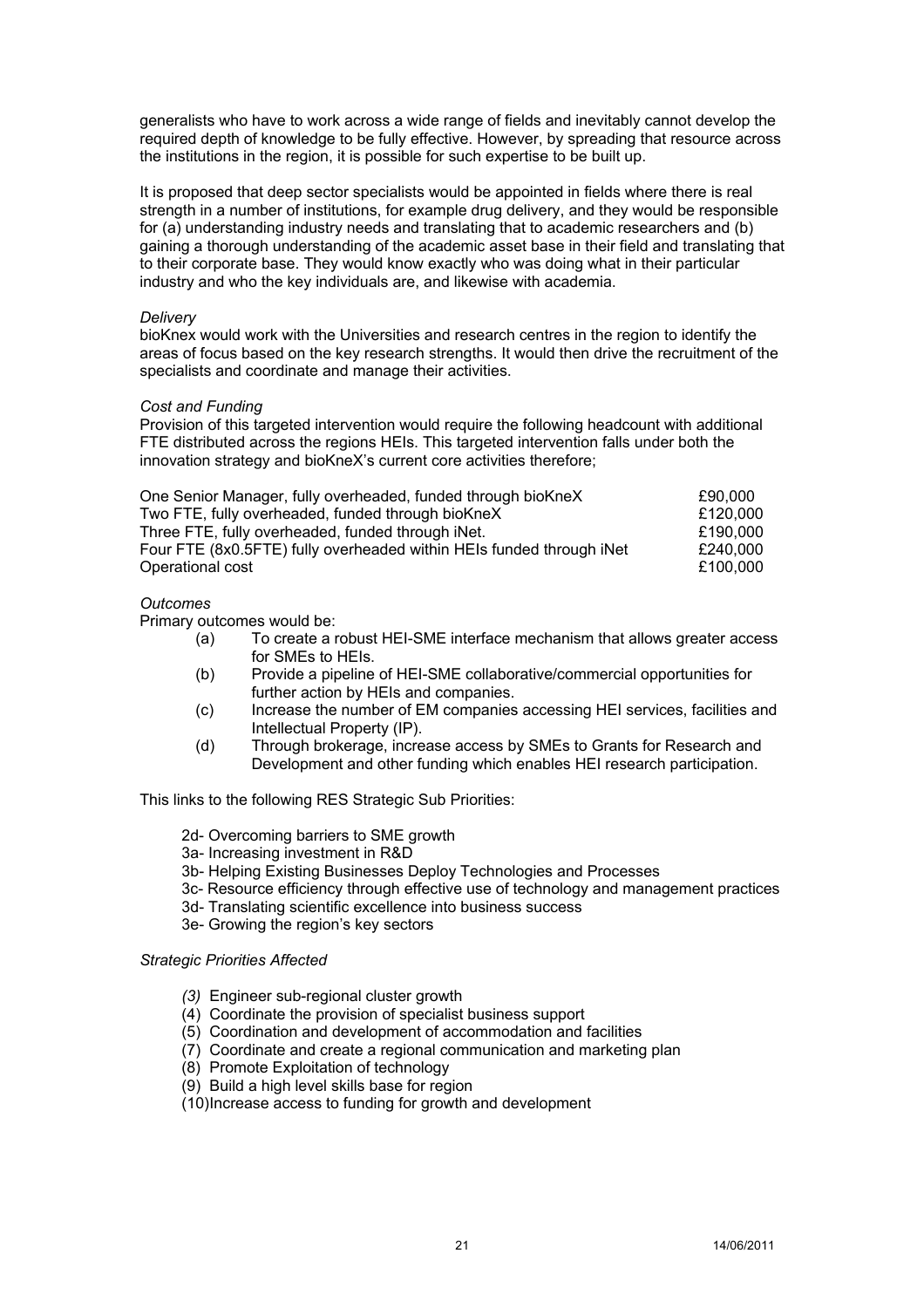# *6.6 Tactical Intervention F: Drive the development of a major research facility within the region that will benefit academia and business alike.*

# **Owner - BioKnex**

# *Description*

In order to stimulate innovation and cross sector participation it is vital that current evidenced barriers to closer working are overcome. This is an approach that has been used in industry to advantage, e.g. GlaxoSmithKline's reorganisation to Centres of Excellence in Drug Discovery (CEDDs). This is an innovative approach and has compelling features for driving innovation within the EM Healthcare and Bioscience sector. There are a number of possible routes through which such a cross-functional facility could be achieved; either developed along a defined technology need such as the Eminate facility in Nottingham, or on a sector strength basis such as medical devices or drug delivery, or to coordinate the clinical research expertise of the region's hospitals, Primary Care Trusts (PCTs) and HEIs. However, irrespective of the form, the advantages of developing a regional centre of excellence are compelling. Such a facility would bring academic researchers into direct contact with business on a daily basis; providing opportunities for mutual knowledge and know-how transfer and economies of scale in facilities management and utilisation. This would also provide a platform for attracting further funding and enhance opportunities for collaboration. In addition it would feed future skills needs and provide a ready market for new graduates, which would aid skills retention within the region.

# *Costs and Funding*

Initial scoping of this targeted intervention would require one FTE to manage the process of Project scoping, fund identification, location selection and project management of the ongoing process.

The fully overheaded cost for one FTE would be £60,000.

The intervention is directly aligned with the Innovation Strategy for the Region, in particular "Creating an Effective Environment for Innovation", consequently it is envisaged that this post would be funded through the iNet.

# *Outcomes*

The primary outcomes would be:

- (a) Develop plans for a major regional research centre that would benefit both Academia and Business alike and generate synergies for innovative working processes.
- (b) Identify suitable locations and funding to progress development of a combined regional research and development centre.

The following RES sub strategies are impacted:

- 2d- Overcoming barriers to SME growth
- 3a- Increasing investment in R&D
- 3b- Helping Existing Businesses Deploy Technologies and Processes
- 3c- Resource efficiency through effective use of technology and management practices
- 3d- Translating scientific excellence into business success
- 3e- Growing the region's key sectors

# *Strategic Priorities Affected*

- (3) Engineer sub-regional cluster growth
- (4) Coordinate the provision of specialist business support
- (5) Coordination and development of accommodation and facilities
- (7) Coordinate and create a regional communication and marketing plan
- (8) Promote Exploitation of technology
- (9) Build a high level skills base for region
- (10) Increase access to funding for growth and development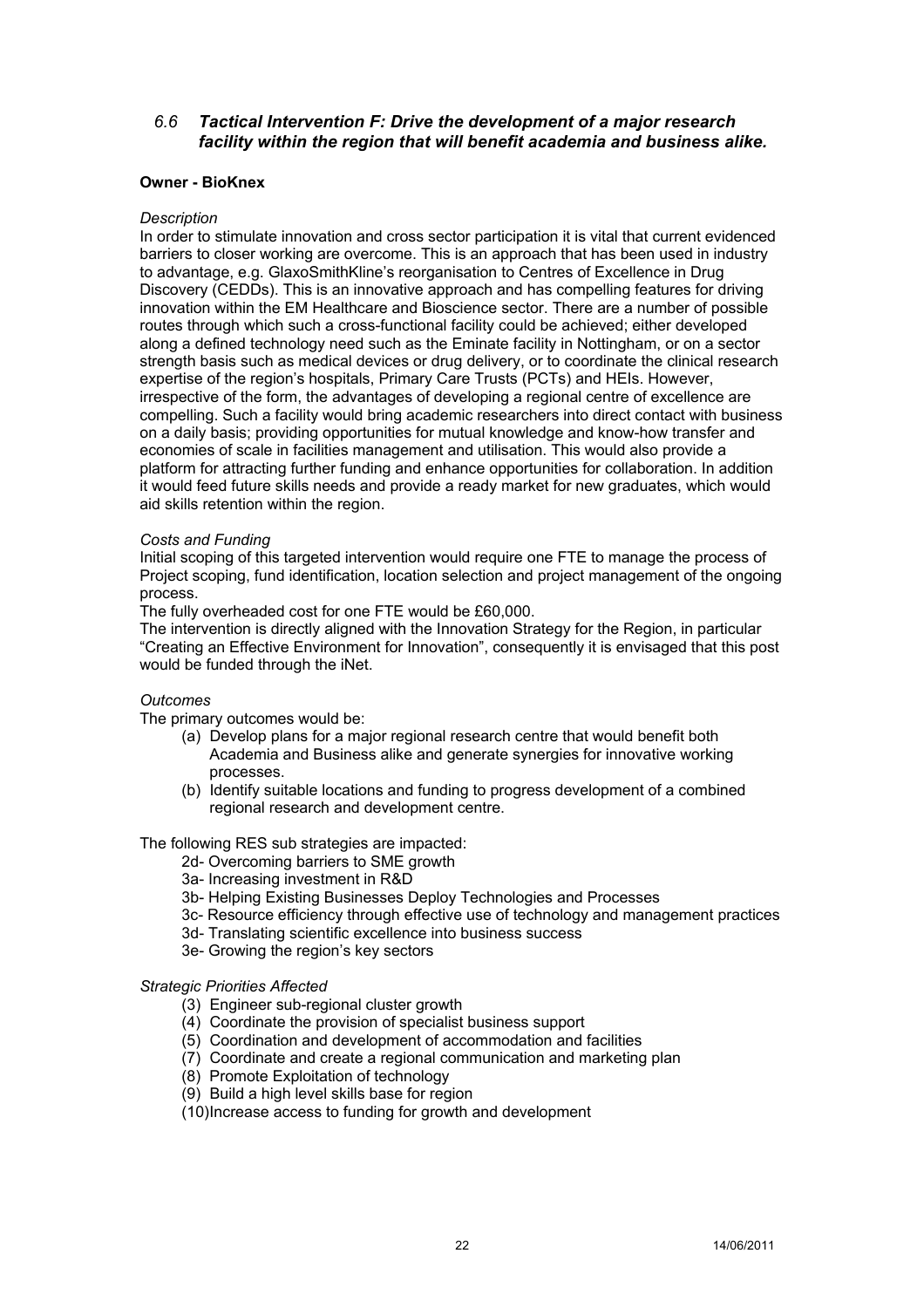# *6.7 Tactical Intervention G: Improve access to European and National funding to support adoption of innovation*

# Owner – Medilink EM

# *Description*

Central to the RES and East Midlands Innovation strategies is the need to maximise the region's economic prospects through science, research and innovation. This will involve the exploitation of the region's research base to generate new products and processes, and improve competitiveness. Currently, research & development investment in the East Midlands is dominated by a few large businesses, with relatively little undertaken by SMEs<sup>5</sup>. De Montfort University have recently started a £2 million pilot project to commercialise new products and processes in the East Midlands region, using University expertise to develop intellectual property that is latent in both private and public sector organisations. The project will capitalise on existing strengths and initiatives in the region to address one of its perceived weaknesses - the level of turnover from new products and services, which is reported to be lower in the East Midlands than most other regions. The project will establish the scope for improving this issue by piloting a proactive and managed innovation process and aims is to work with the NHS Hubs.

There are a number of other sources of funding for R&D of which the European Union's (EU) 7th Framework Programme (FP7) is the largest ( $\geq$  50 billion over 7 years). However, the East Midlands has seen a drop of 41% in the participation rate between the last programmes, FP5 and FP6. The RES recognises that more must be done to stimulate and facilitate greater participation in FP7, particularly by SMEs.

There are a number of factors that have deterred SMEs from taking part in previous Framework Programmes:

- The need for coherence between SMEs research goals and what the EU will fund.
- The high level of responsibility required to work in a consortium (technical, administrative and financial).
- Considerable resource (time and money) commitment in project preparation and participation with inherent cash flow issues for SMEs.
- The length of commitment required (2-5 years).
- Lack of understanding of the process and bureaucracy involved

In order to overcome these issues, a number of coaching and facilitation activities need to be put in place:

- Provide strategic information on calls
- Identify contacts with the Commission
- One to one support in preparation of framework proposals
- Initial assessment and options analysis
- Focus and direct applications
- Identifying partners
- Build consortia and agreements
- Contract negotiations

# *Delivery*

-

The delivery would be managed by Medilink EM utilising successful commercial services already available (e.g. Pera and other organisations specialising in EU funding). It is anticipated that delivery would be channelled through the iNet.

<sup>&</sup>lt;sup>5</sup> East Midlands Regional Economic Strategy published for review by emda, Regional Economic Strategy for the East Midlands "A Flourishing Region",  $12<sup>th</sup>$  January 2006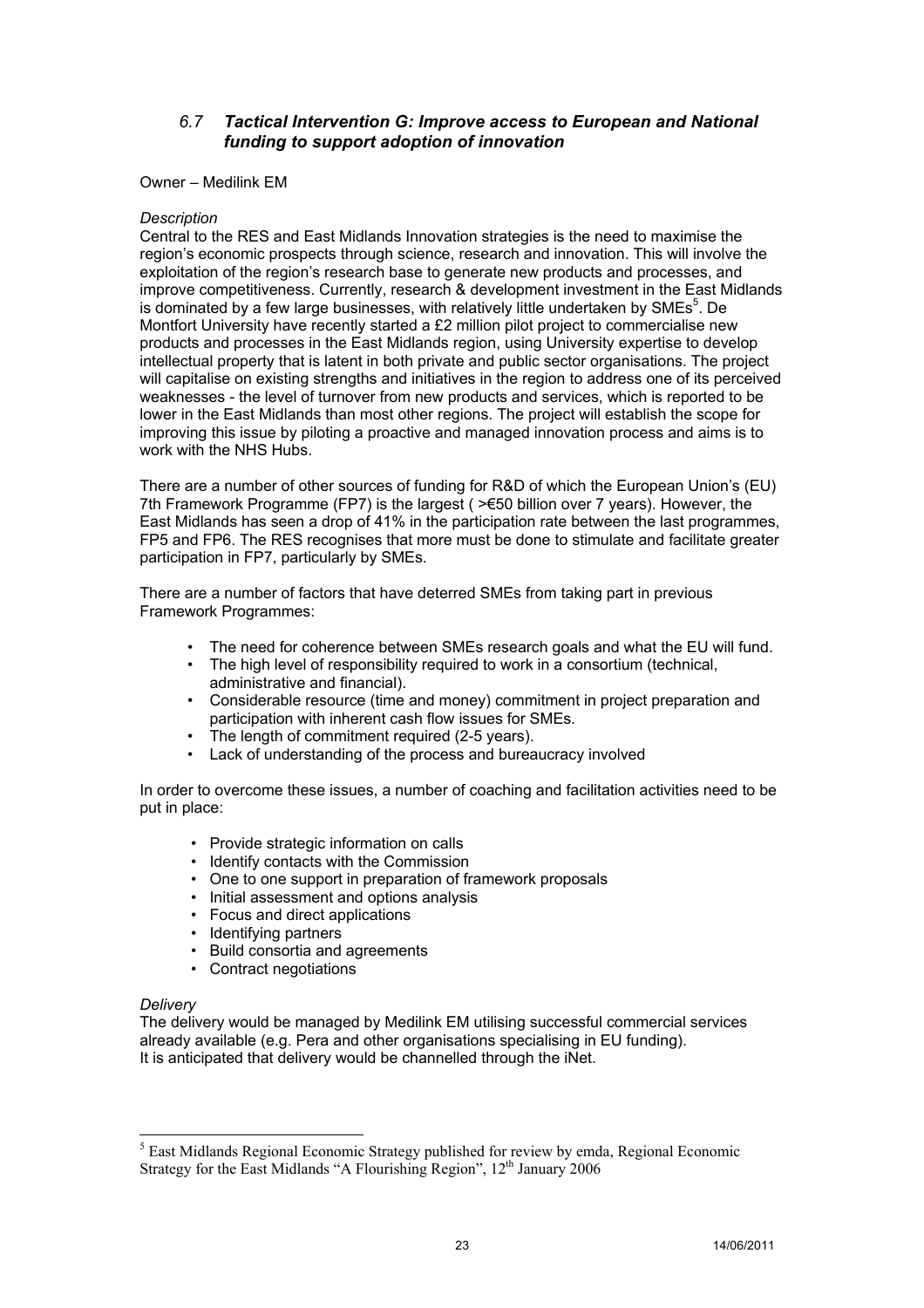# *Cost & Funding*

A three year programme of support to SMEs. Up to 6 support packages of £15,000 for SMEs to cover 50% of proposal development, total £90,000. In addition, up to 4 specific SME projects will be identified to receive full (£30,000) funding in the first year, total £120,000. A manager's salary and overhead would also need to be paid at £50-£70,000.

It is envisaged that after the first year, 10 support packages of £15,000 would be awarded in each of the following two years. From year 4 onwards, Medilink EM would cover the cost of the manager.

# *Outcomes*

The primary outcome will be to support up to 10 SMEs per annum to increase their R&D activity by engagement in FP7 and thereby increase innovation. This links to the following RES Strategic Sub Priorities:

- 2b Creating a dynamic SME base
- 2d Overcoming barriers to SME growth
- 3a Increasing investment in R&D, and developing research excellence
- 3b helping business deploy technologies and processes
- 3d Commercialising Scientific Excellence
- 3e Growing the Region's Key Sectors

# *Strategic Priorities Affected*

- (2) Access to the global market
- (3) Engineer sub-regional cluster growth
- (4) Coordinate specialist business support
- (10) Increase access to and take up of funding

# *6.8 Tactical Intervention H: Lead and coordinate sector specialist business support infrastructure*

# **Owner – Medilink EM**

#### *Description*

The nature of the Healthcare and Bioscience market, both in the UK and globally, necessitates that any specialist business support, over and above the generic support for e.g. business planning, financial planning and management that will be provided by the new Business Link service operated by East Midlands Business (EMB), requires an understanding of the market and its drivers. In addition, SMEs have been confused in the past by the plethora of support mechanisms that have been available. Therefore, in order to ensure that best value is derived from specialist business support and that access to this support is clear, simple and easy to navigate, the support infrastructure must be led and coordinated appropriately. Furthermore a fund to cover the time commitment provided by a pool of appropriate mentors would help ensure that suitable support is available. It is envisaged that specialist business support will be coordinated with EMB and that a referral system will be established to appropriately direct companies from the generic support of Business Link to the specialist sector support

# *Delivery*

Medilink EM already coordinates many aspects of specialist business support through its links with Healthcare and Bioscience advisors at Business Link, UKTI, BioCity, and the NHS Innovation Hub. It is envisaged that this role would continue as an aspect of the Healthcare and Bioscience iNet.

# *Cost and Funding*

A Mentor fund of £25, 000 per annum; 100 days at £250 per day.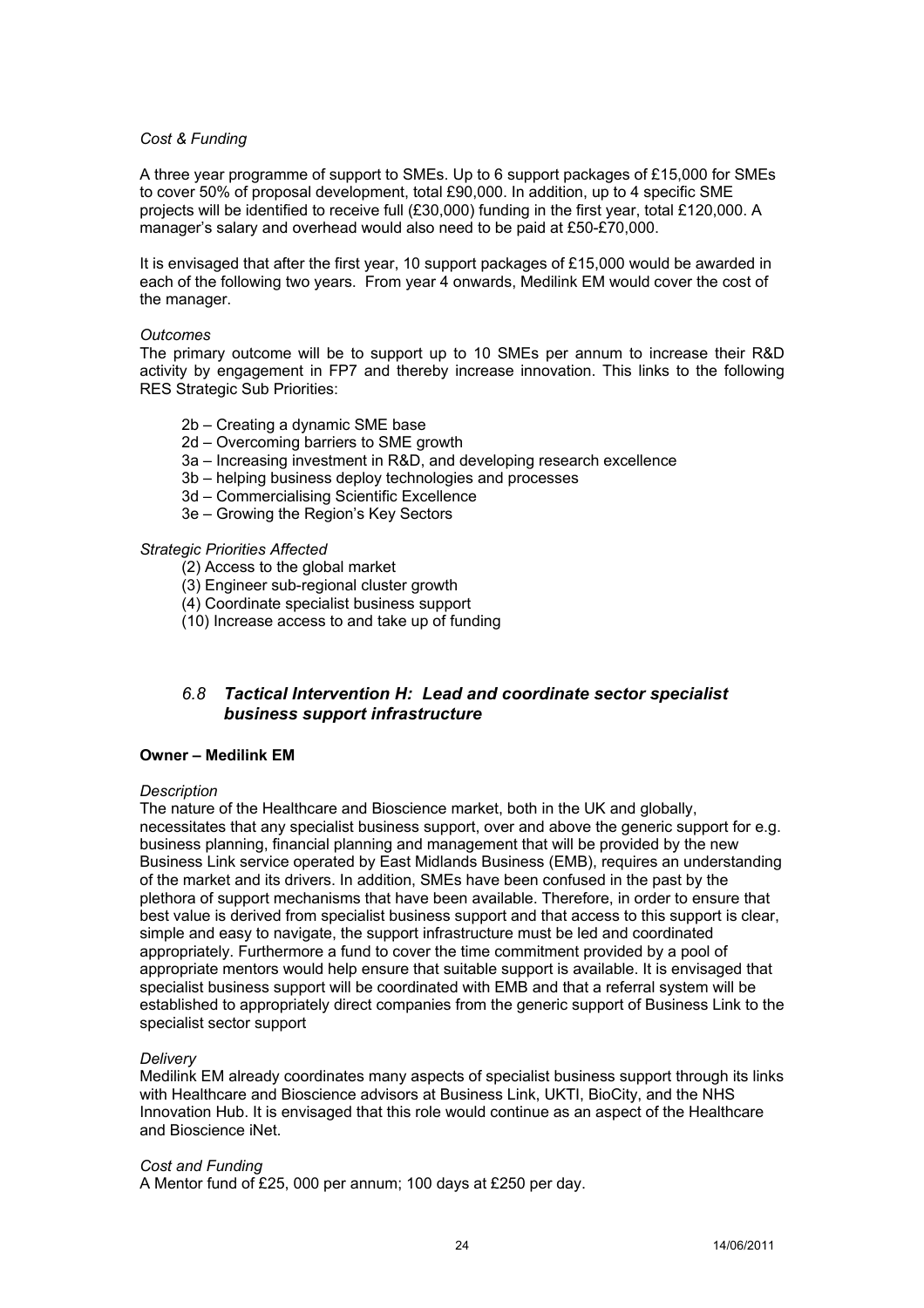There would also need to be an initial PR and marketing budget to develop the collateral to communicate services to the SME base within the region, and also overhead funding to establish links with International quangos, trade associations and support organisations; total £50,000. In addition, the salary and overhead of a manager would need to be paid at £60- £80,000.

# *Outcomes*

The primary outcome would be a pulling together in a single point of reference all specialist Healthcare and Bioscience business support initiatives. It is anticipated that through all iNet activities, innovation support would be provided for a total of 40-50 companies per year.

The following RES sub strategies are impacted:

- 1a Developing the skill levels of the workforce
- 2a Building an enterprise culture
- 2b Creating a dynamic SME base
- 2d Overcoming barriers to SME growth
- 2h Supporting SMEs to harness public procurement opportunities
- 3a Increasing investment in R&D
- 3b Helping business deploy technologies and processes
- 3c Resource efficiency through effective use of technology and management pratices
- 3d Commercialising Scientific Excellence
- 3e Growing the Region's Key Sectors

# *Strategic Priorities Affected*

- (1) Support companies to overcome regulatory barriers
- (2) Facilitate access to global market place
- (3) Engineer sub-regional cluster growth
- (4) Coordination of specialist business support
- (5) Coordination and development of accommodation and facilities
- (6) Support companies to access high level business intelligence
- (7) Coordinate and create a regional communication and marketing plan
- (8) Promote exploitation of technology and know-how
- (9) Build high level skills base
- (10) Increase access to and take up of funding

# *6.9 Tactical Intervention I: Continuation of the regulatory affairs, clinical evaluation and NHS procurement networks*

# **Owner – Medilink EM/ NHS Inn. Hub**

# *Description*

The Healthcare and Bioscience sector is a highly regulated industry, which relies on a multitude of guidelines to ensure compliance. The regulations and guidance differ in the various global markets because they are governed by different bodies e.g. the Medicine and Healthcare products Regulatory Agency (MHRA) in the UK, and the Food and Drug Administration (FDA) in the USA. For a new product or service to successfully enter this market an understanding of appropriate regulations is essential from inception, through clinical evaluation to market. This can be a significant resource burden to SMEs. Within the UK, the NHS remains the largest single market (>£76 billion annually) which represents a significant opportunity to regional business. However, the benefits of innovations can fail to reach this market because companies do not understand the procurement routes or are unable to penetrate them.

A network with key regulatory, clinical evaluation and procurement links has been developed. However, as a result of the almost continual changes taking place in the NHS and the ever changing regulatory landscape, this network requires constant refinement in order to be effective. In addition, outlining the framework is not always sufficient for resource limited SMEs, who need to be specifically guided through the process. Through the continuation of the regulatory affairs, clinical evaluation and NHS procurement networks (which are due to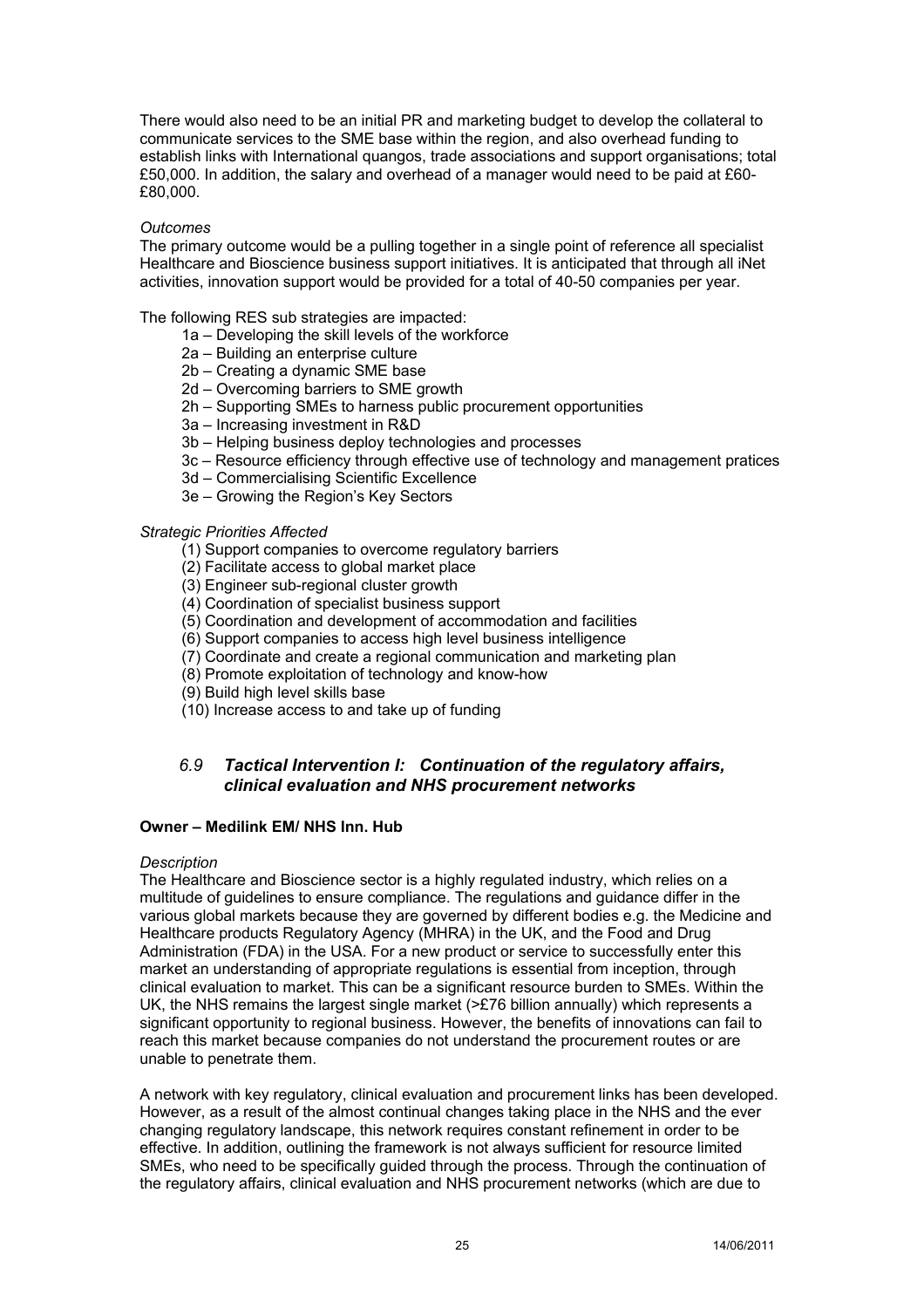stop in July 2007), SMEs could be guided through the various processes. Specific activities would include:

- Liaison with NHS clinical trials buildings and facilities to ensure complementary development with regional needs. There are a number of highly respected clinical trails facilities within the NHS in the East Midlands which are currently focused on developments at a national and international level. These facilities are key resources in the region and better communication between local companies and the NHS strategy boards would deliver significant advantages in delivery of high quality clinical trials support and execution.
- Bridge the existing gap between NHS R&D governance and ethics procedures and regional SMEs to accelerate product development. The internal process of R&D governance within the NHS is not well understood by external companies and is often cited as a reason for them not pursuing potential clinical products. NHS processes are very focused on the internal governance of research often with little input from external bodies as to what would be required by them to commission a clinical trial. There is a recent establishment of a Clinical Trials Support Unit (CTSU) at University Hospitals of Leicester which, in conjunction with the other regional CTSUs could provide the tools to help in planning a clinical trial. However, there is a gap between the skills in local companies that are required to fulfil regulatory applications and the provision of central human resources with the capacity to fill that gap. Provision of specialists in this area would significantly lower the barriers to product development.
- A Healthcare and Bioscience specific proof of concept fund would enable innovative ideas to be developed and then evaluated through the networks.
- Support in the completion of tenders for NHS contracts.

# *Delivery*

The network would be maintained by Medilink EM who would continue to employ a manager to coordinate activities. In addition, 2 FTE joint posts between Medilink EM and the East Midlands NHS Innovation Hub would spend time in NHS R&D departments and at specific companies to support regulatory applications.

A fund would be set up to provide £10,000 grant support to SMEs to develop an innovative proof of concept product.

#### *Costs and Funding*

Co-ordination between regional NHS R&D Directors and company representatives: £20,000 per annum.

2 FTEs salaries and overheads paid at £50-£70,000 each.

Up to ten loans of £10,000 would be made each year for a total of £100,000.

A manager's salary and overhead would also need to be paid at £60-£80,000.

# *Outcomes*

The primary outcomes will be:

- (a) Consolidation of the networks in to the regions first point of call for regulatory, clinical evaluation or procurement support.
- (b) Up to 5 SMEs supported in regulatory requirements per year
- (c) Up to 5 SMEs completing NHS procurement deals per year
- (d) Up to 10 SMEs completing the approval process for clinical trial applications per year

The following RES sub strategies are impacted:

- 1a developing the skill levels of the workforce
- 2b Creating a dynamic SME base
- 2d Overcoming barriers to SME growth
- 2h Supporting SMEs to harness public procurement opportunities
- 3a Developing research excellence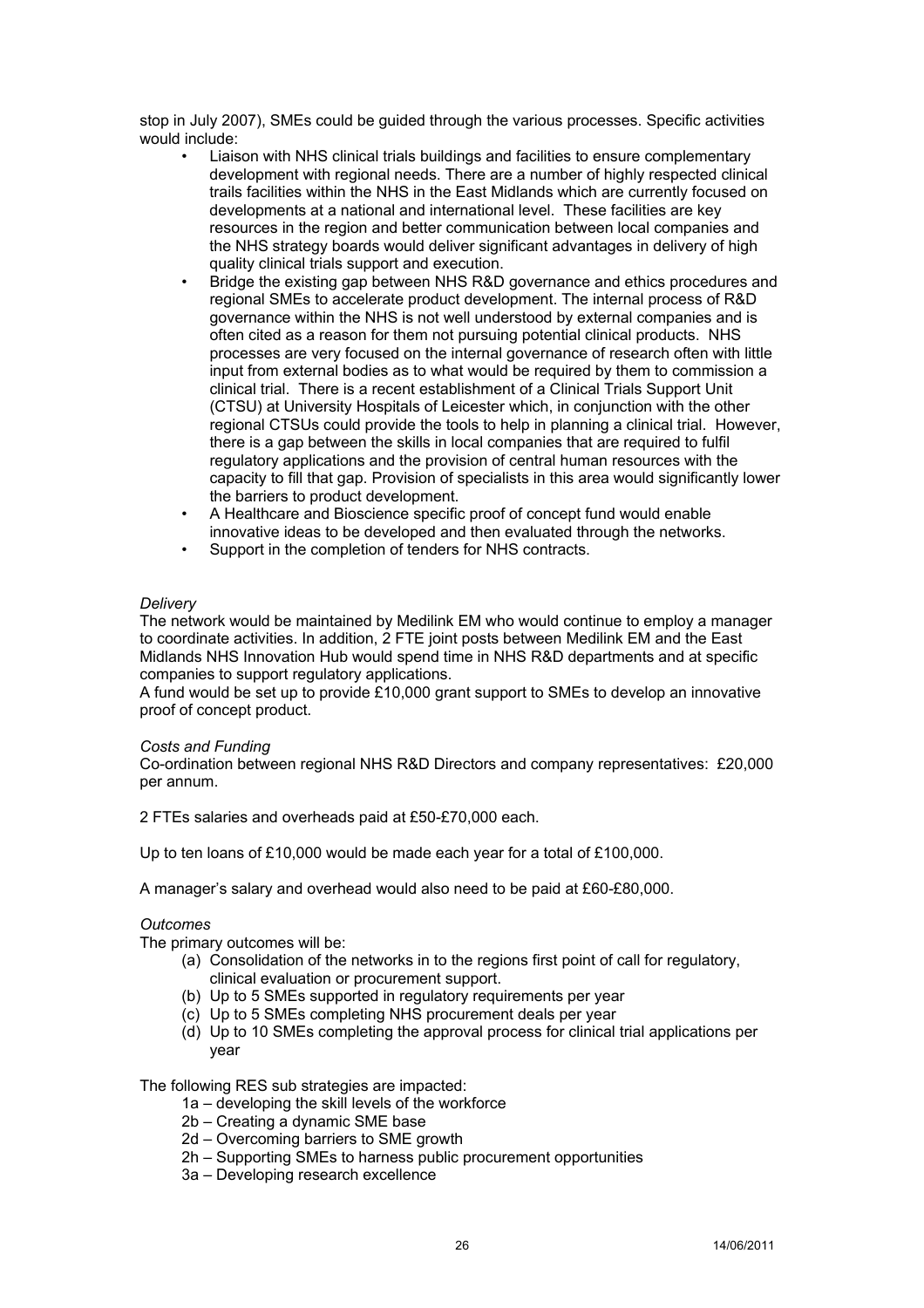- 3b Helping business deploy technologies and processes
- 3d Commercialising Scientific Excellence
- 3e Growing the Region's Key Sectors

# *Strategic Priorities Affected*

- (1) Support companies to overcome regulatory barriers
- (2) Facilitate access to the global market place
- (4) Coordination of specialist business support
- (6) Support companies to access high level business intelligence
- (8) Promote exploitation of technology and know-how
- (9) Build high level skills base

# *6.10 Tactical Intervention J: Healthcare and Bioscience specific training*

# **Owner - Medilink**

# *Description*

The Healthcare and Bioscience sector has specific training needs around regulatory and clinical evaluation requirements of new product and process development. The success of the training provided by Medilink EM as part of the funding received from the dti Harnessing Genomics initiative has clearly demonstrated the need for appropriate training specific to the sector. Areas of training need include, EU and US legislation, quality systems, and Good Clinical Practice (GCP). The latter applies not only to company employees but also to clinical staff engaged in commercial clinical trials, where the delivery of a high quality clinical trial is critically dependent on there being adequately trained staff. A regional drive to ensure a minimum level of staff trained to GCP standards would make the region significantly more attractive to commercial clinical trials.

In addition, whilst Total Entrepreneurial Activity (TEA) in the East Midlands has increased in recent years to now above the UK average<sup>6</sup> more still needs to be done if we are to achieve the levels of entrepreneurship of the leading regions of the world<sup>7</sup>. The low number of Healthcare and Bioscience entrepreneurs within the region has been identified as a key market failure when compared to successful Healthcare and Bioscience clusters in other regions such as Oxford, Cambridge and London. In these other regions success can, in part, be attributed to the presence of a core network of serial entrepreneurs who move from business to business imparting their knowledge and expertise before moving on to the next venture. An entrepreneur development course will therefore be established in which budding Healthcare and Bioscience entrepreneurs will learn from successful Healthcare and Bioscience entrepreneurs. This will be done using an action learning model and will need to engage internationally renowned Healthcare and Bioscience entrepreneurs.

# *Delivery*

l

Medilink EM has delivered 6 regulatory focused workshops over the past year using appropriate expertise from its networks. It is proposed that Medilink EM will expand this into a monthly programme. Medilink EM would also coordinate the entrepreneur development programme in conjunction with an appropriate organisation experienced in this type of initiative.

# *Costs and Funding*

- Workshops: £250 (50%) subsidy to attend, 12 workshops per year with an average of 10 delegates per workshop, total cost £45,000.
- Initial development of the entrepreneur programme £60,000.
- Subsidy £5, 000 per delegate (50% of costs) with 10 delegates = £50,000.

<sup>6</sup> Department for Trade & Industry, *'Regional Competitiveness and State of the Regions*',

May 2005, published in: emda, 'RES Evidence Base: The East Midlands in 2006- Section 3: Economy and Productivity', 2006 7 <sup>7</sup> East Midlands Regional Economic Strategy published for review by emda, Regional Economic Strategy for the East Midlands

<sup>&</sup>quot;A Flourishing Region", 12<sup>th</sup> January 2006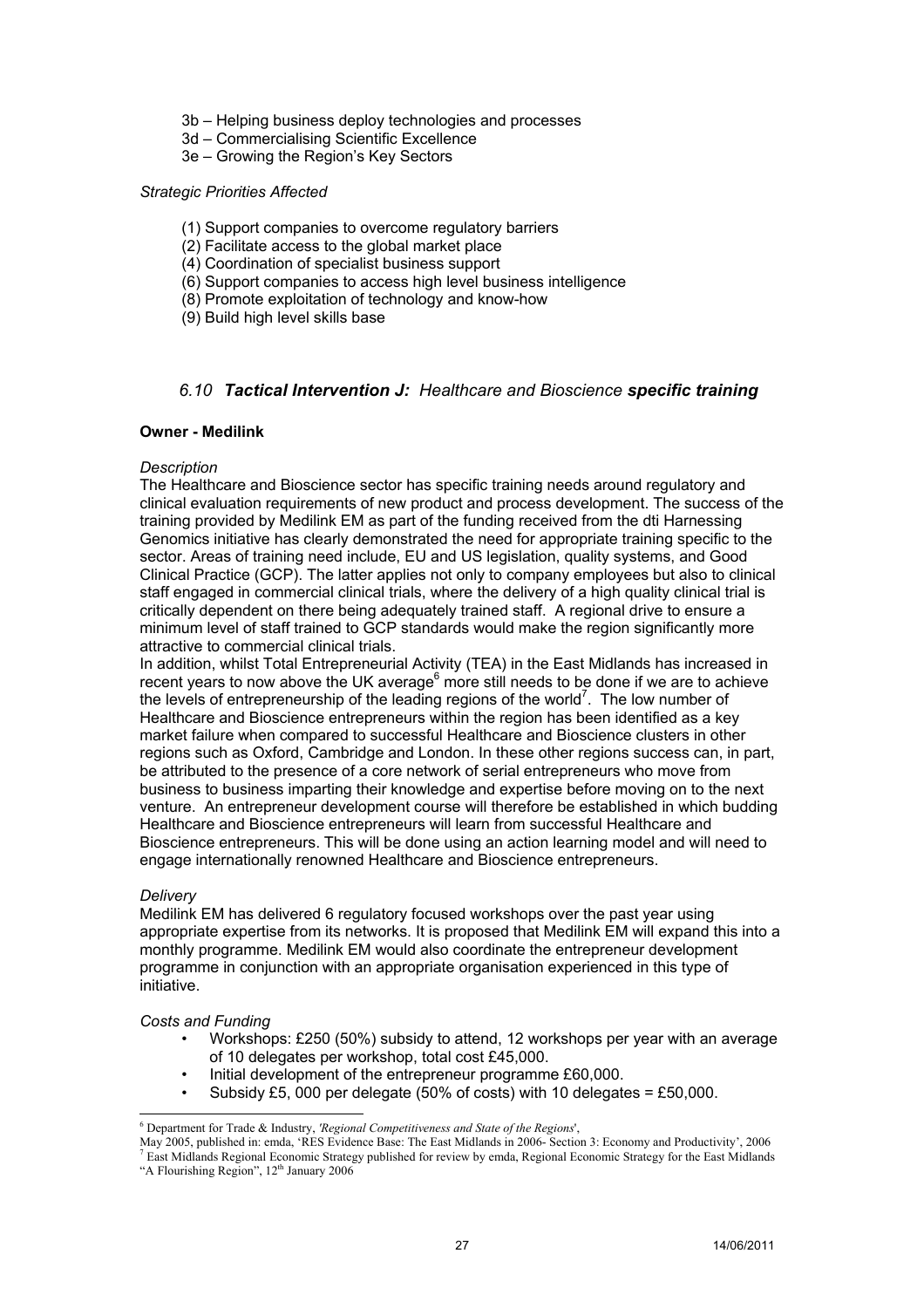• Management and overheads £50-70,000.

It is envisaged that in year 2, management costs would be £30,000 and delegates would receive £2500 (25%) subsidy with 2 courses being run per year, total of 20 delegates. And by year 3, the course should have sufficient recognition that people would pay full costs. However, a quarter of spaces (5 of 20) would receive a 25% bursary, based on predetermined specific selection criteria.

# *Outcomes*

The primary outcomes would be:

- 100 employees trained in Healthcare and Bioscience specific topics per year (12 workshops with average of 10 delegates)
- 10 Healthcare and Bioscience 'potential' serial entrepreneurs completing the development programme per year.

The following RES sub strategies are impacted:

- 1a developing the skill levels of the workforce
- 1b Stimulating business demand for skills
- 2a Building an enterprise culture
- 2b Creating a dynamic SME base
- 2d Overcoming barriers to SME growth
- 3e Growing the Region's Key Sectors

# *Strategic Priorities Affected*

- (1) Support companies to overcome regulatory barriers
- (2) Facilitate access to global market place
- (3) Engineer sub-regional clusters
- (4) Coordination of specialist business support
- (7) Coordinate and create a regional communication and marketing plan
- (8) Promote exploitation of technology and know-how
- (9) Build high level skills base
- (10) Increase access to and take up of funding

# *6.11 Tactical Intervention K: Targeted international trade support*

# **Owner – UKTI**

# *Description*

l

At a National level UKTI's 5 year strategy (July 2006) has an emphasis on emerging markets, as well as high technology and R&D.

A focus on high technology and R&D companies could prove to be very beneficial to the regions Healthcare and Bioscience SMEs, depending on the specific qualifying criteria for the support available. However, a marketing focus on emerging markets is likely to be of interest to only a small proportion of Healthcare and Bioscience companies. There are, therefore, a number of opportunities for tactical interventions that are congruent to the overall UKTI strategy and regional funds are available to help companies explore the markets that best suit their needs.

These are likely to include:

• Supporting Healthcare and Bioscience SMEs with trade to key Western markets. With the USA constituting the largest world market for medical devices, c. 40%, and the European market, at c.32% as the second largest market<sup>8</sup>, a focus on these is strategically important to help the Healthcare and Bioscience sector's SMEs grow.

<sup>8</sup> MEDICAL DEVICES COMPETITIVENESS AND IMPACT ON PUBLIC HEALTH EXPENDITURE, *Study prepared for the Directorate Enterprise of the European Commission July 2005*